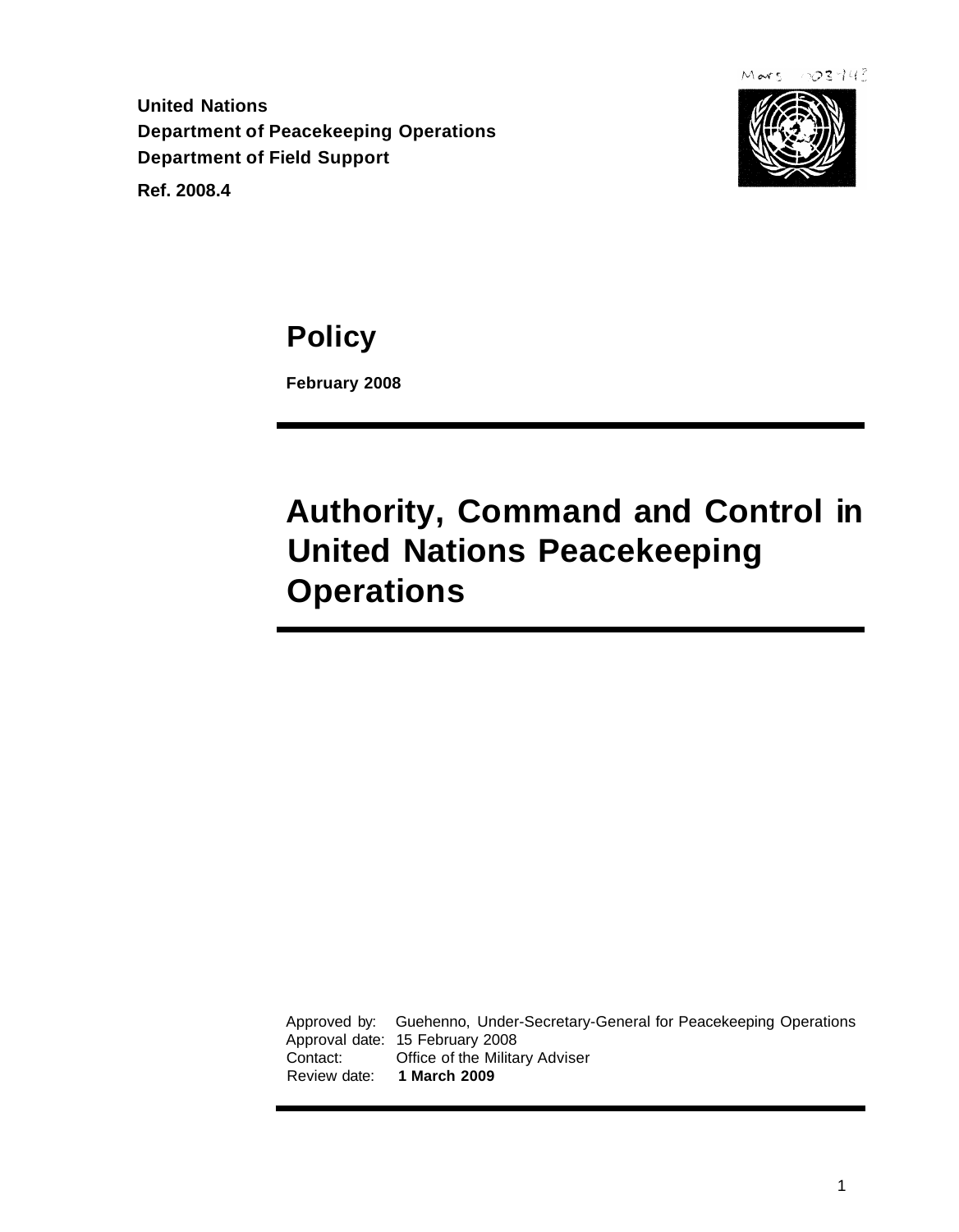# AUTHORITY, COMMAND AND CONTROL IN UNITED NATIONS PEACEKEEPING **OPERATIONS**

#### Contents: A. Purpose

- B. Scope
- C. Rationale
- D. Terms and Definitions
- E. Policy
- F. Unity of Command and Integration of Effort at Headquarters and the Field
- G. References
- H. Monitoring and Compliance
- J. Applicability of the Policy to Hybrid Missions
- K. Dates
- L. Contact
- M. History

## A. PURPOSE

1 This policy clarifies the authority and command and control arrangements for the uniformed components of United Nations peacekeeping operations. This document also provides important information regarding the relevant civilian and other managerial structures and their relationship to the uniformed components so as to enable more effective integration of the mission effort in multidimensional peacekeeping operations.

## B. SCOPE

- 2 This policy applies to all United Nations peacekeeping operations authorised by the United Nations Security Council, operating under the direction of the United Nations Secretary-General, under the leadership of the Department of Peacekeeping Operations (DPKO) at United Nations Headquarters, and led in the field generally by a civilian Head of Mission (usually a Special Representative of the Secretary-General).
- 3 The policy is binding on all DPKO and the Department of Field Support (DFS) personnel as also other personnel serving in UN peacekeeping operations. It shall be implemented in the planning and execution of these operations. Other relevant DPKO and DFS policies, guidelines, standard operating procedures and command directives shall be consistent with this policy and will be amended where necessary.
- 4 This policy defines and describes the strategic, operational and tactical levels of authority, command and control in UN peacekeeping operations1. The policy defines the authority of the Head of Mission and the command and control arrangements within the military and police components. The policy also defines the tasking authorities for both military and civilian logistics units within the integrated logistics system of UN peacekeeping operations. Additionally, it provides explanatory guidance on civilian management structures as well as

<sup>1</sup>This policy describes the basic command and control relationship between the mission leadership (operational level) and the UN Headquarters (strategic level). More detailed roles and responsibilities for UN Headquarters are explained in ST/SGB/2000/9 dated 15 May 2000 and therefore not included herein.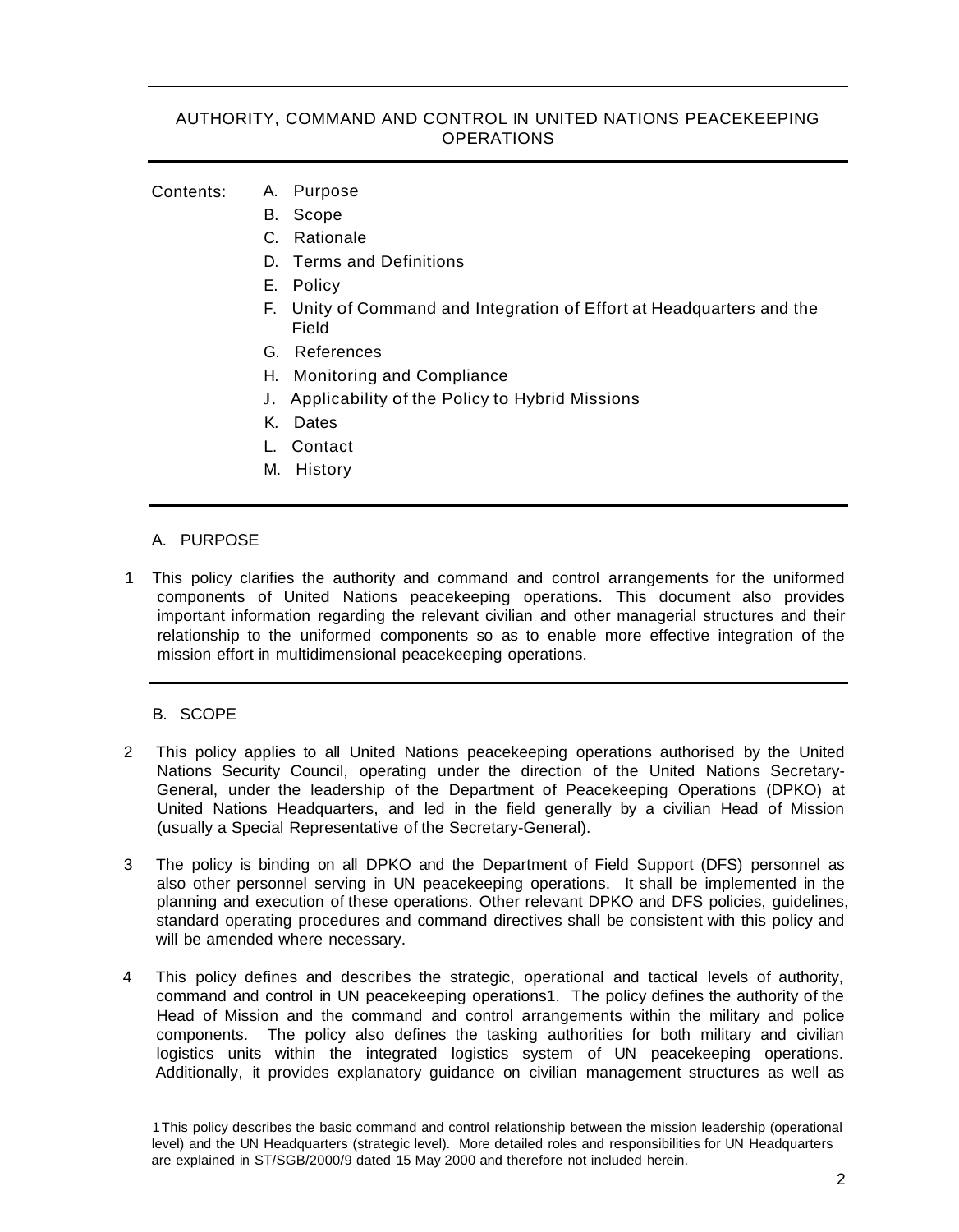joint and integrated structures in multidimensional miSSions. Further details on civilian, integrated and joint structures of a mission are contained in separate issuances listed in Section F below.

5 Finally, the policy defines the national administrative control retained by Member States over their personnel; however, it does not describe these arrangements in detail. Such arrangements are established through Memoranda of Understanding on the contribution of personnel concluded between Contributing Member States and the United Nations. Contributing Member States should be aware of UN authority, command and control arrangements and ensure that personnel are contributed in accordance with those understandings.

## c. RATIONALE

6 Clear command and control arrangements support greater cohesiveness amongst all mission elements. This should allow for efficient and effective implementation of mandates and strengthen the mission's preparedness to handle crisis situations. The complexity of authority, command and control within UN multidimensional peacekeeping operations presents significant challenges for mission planners and managers at both UN Headquarters (strategic) and Mission (operational and tactical) levels. To date, guidance on this issue has been fragmented and directed primarily to individual components. Much of the existing guidance has not been updated in many years. This policy guidance on authority, command and control supports the development of a wider set of DPKO issuances that will comprehensively cover the responsibilities of all senior mission leaders. All such DPKO and future DFS policy and guidance materials should support the successful integration of effort of mission components and support unity of effort with other UN partners to achieve mission mandates, as effectively and efficiently as possible.

## D. TERMS AND DEFINITIONS

7 United Nations Operational Authority. The authority transferred by the member states to the United Nations to use the operational capabilities of their national military contingents, units, Formed Police Units and/or military and police personnel to undertake mandated missions and tasks. Operational authority over such forces and personnel is vested in the Secretary-General, under the authority of the Security Council. "United Nations Operational Authority' involves the full authority to issue operational directives within the limits of (1) a specific mandate of the Security Council; (2) an agreed period of time, with the stipulation that an earlier withdrawal of a contingent would require the contributing country to provide adequate prior notification; and (3) a specific geographic area (the mission area as a whole). The 'United Nations Operational Authority' does not include any responsibility for certain personnel matters of individual members of military contingents and Formed Police Units, such as pay, allowances, and promotions etc. These functions remain a national responsibility. In regard to disciplinary matters, while the discipline of military personnel remains the responsibility of the troopcontributing countries the United Nations may take administrative steps for misconduct, including repatriation of military contingent members and staff officers (reference the revised model Memorandum of Understanding, A/61/19 part Ill). As regards the Experts on Mission, including United Nations police officers and military observers, the United Nations would take administrative actions and disciplinary measures in accordance with the UN Directives for Disciplinary Matters Involving Civilian Police Officers and Military Observers (DPKO/CPD/DCPO/2003/001, DPKO/MD/03/00994 of 2003, issued vide Code Cable 1810 dated 1 July 2003 and amended vide Code Cable 2697 dated 7 October 2005) and the General Assembly resolution on Criminal Accountability (A/62/63).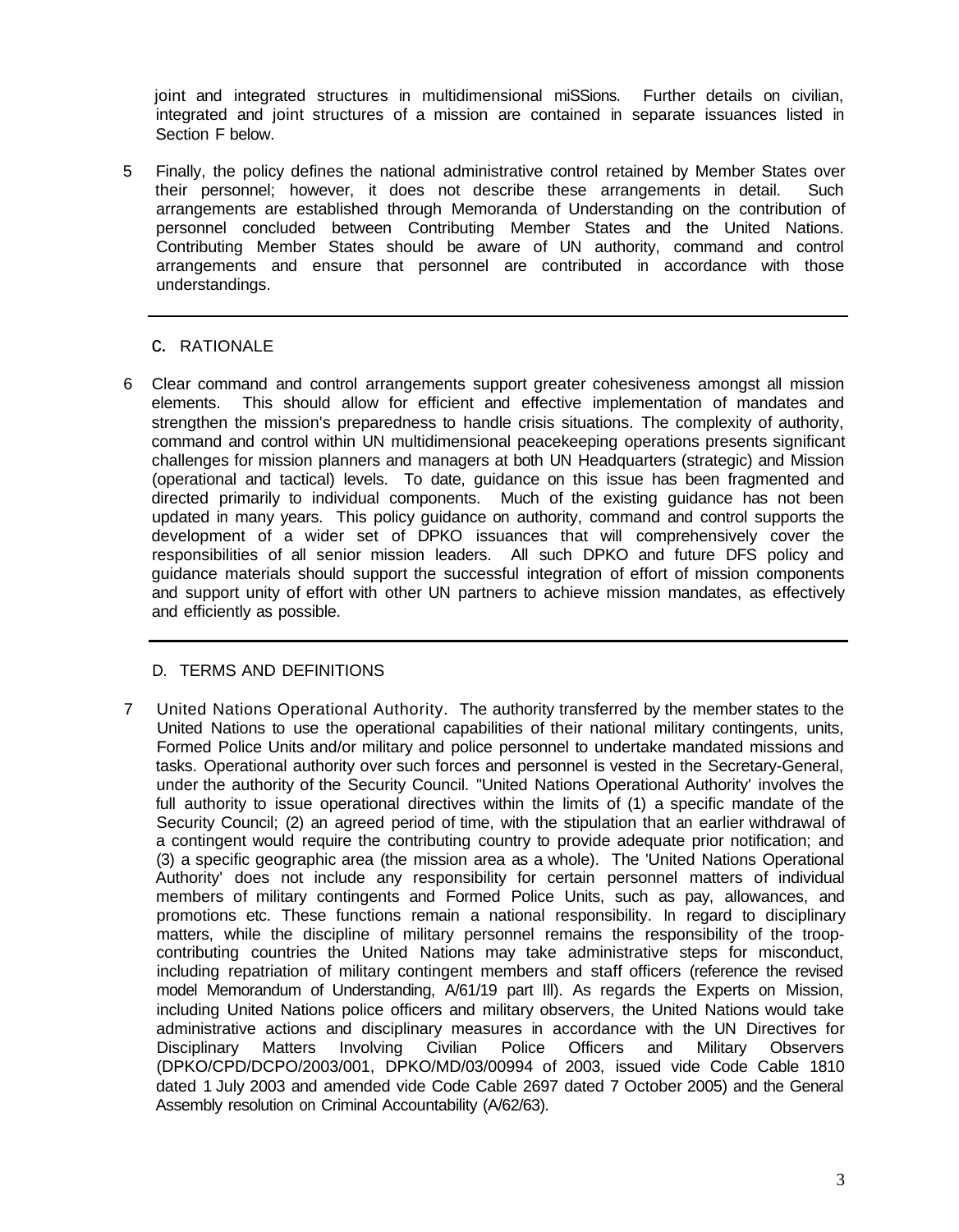- 8 Command. The authority vested in a Military leader/ Police Commander for the direction, coordination and control of military and police forces/ personnel. Command has a legal status and denotes functional and knowledgeable exercise of military/ police authority to attain military/ police objectives or goals.
- 9 United Nations Operational Control. The authority granted to a Military Commander in a United Nations Peacekeeping Operation to direct forces2 assigned so that the Commander may accomplish specific missions or tasks which are usually limited by function, time, or location (or a combination), to deploy units concerned and/or military personnel, and to retain or assign Tactical Command or Control of those units/personnel. Operational Control includes the authority to assign separate tasks to sub units of a contingent, as required by operational necessities, within the mission area of responsibility, in consultation with the Contingent Commander and as approved by the United Nations Headquarters. For operational control of Police components refer to para 54 and 55 of this policy.
- 10 United Nations Tactical Command. The authority delegated to a military or police commander in a United Nations Peacekeeping operation to assign tasks to forces under their command for the accomplishment of the mission assigned by higher authority.
- 11 United Nations Tactical Control. The detailed and local direction and control of movement, or manoeuvre, necessary to accomplish missions or tasks assigned. As required by operational necessities the Head of Military Component (HOMC) and Head of Police Component (HOPC) may delegate the Tactical Control of assigned military forces/ police personnel to the subordinate sector and/or unit commanders.
- 12 Administrative Control. The authority over subordinate or other organizations within national contingents for administrative matters such as personnel management, supply, services and other non-operational missions of the subordinate or other organizations. Administrative Control is a national responsibility given to the National Contingent Commander (NCC) in peacekeeping operations.
- 13 Tasking Authority. The authority vested in specified senior appointments (Head of Military Component (HOMC), Head of Police Component (HOPC) or Director of Mission Support /Chief of Mission Support (DMS/CMS) of UN peacekeeping operations to assign tasks to enabling units, and exercised with reference to the overall authority of the HOM as given in paragraph 24-25 of this policy. Tasking authority includes the authority to deploy, redeploy and employ all or part of an enabling unit to achieve the mission's mandate. Enabling units comprise aviation, engineering, logistics, medical, signals, transport and Explosive Ordinance Disposal (EOD) units. Tasking authority over military or police personnel/ units, when exercised by civilians is applicable for their routine, day to day employment and does not include tactical control of military/police resources exercised purely in pursuance of military or police operations.
- 14 Technical reporting. A secondary reporting line for matters not relating to the command and control of operations or to national administrative control. It is an informational and technical advisory communication link that should in no case circumvent the primary reporting line and command/supervisory relationships, through which formal direction and tasking is issued. The HOM may direct the mission components to provide copies of specific or all technical reports (other than documents that warrant medical confidentiality), simultaneously as they are sent to DPKO or DFS, or at a later stage.
- 15 Transfer of Authority. When national units/ contingents and military observers come under the control of a United Nations designated commander, the transfer of "operational authority' must be completed immediately. Generally, this transfer action occurs when uniformed personnel and units arrive in a mission area. If required, the transfer of authority may be completed at a unit's home station (before deployment in the area of operations) or at an intermediate staging

<sup>2</sup> For operational control of Police Components refer to para 54 and 55 in Section E 3.2 ofthis policy.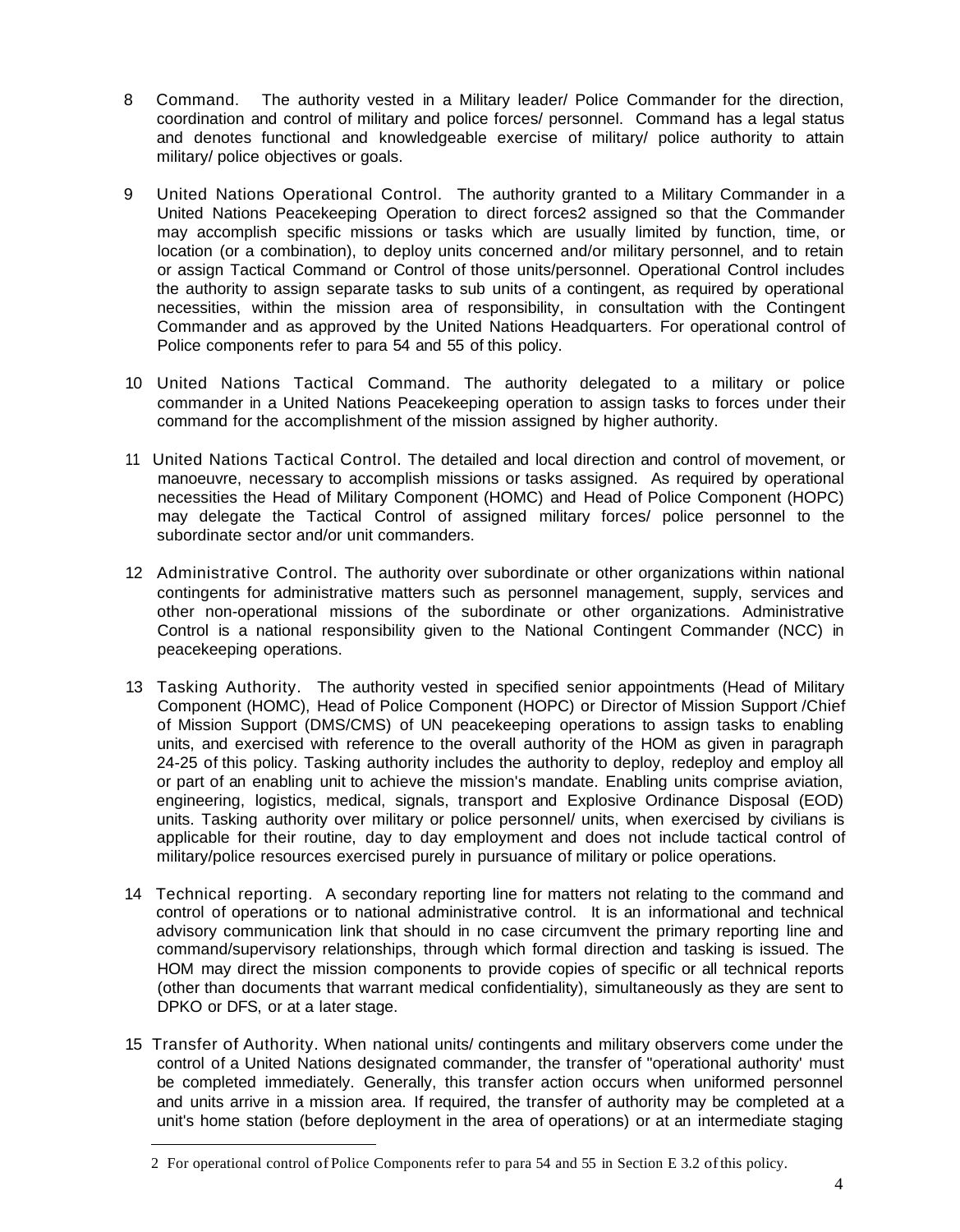base, as dictated by operational necessities. However, the exact timing of the transfer of authority will be decided at the time of negotiations between United Nations and national authorities. Contributing Member States negotiate with UN Headquarters (DPKO-DFS) the specific date and location that the UN will assume 'UN Operational Authority' over their uniformed personnel and units. Member States are then required to confirm, in an official communication to UNHQ (DPKO), when and where the transfer of 'UN Operational Authority' over their uniformed personnel/ units will occur, noting the composition and strength of groups or formed units. When UN 'Operational Authority' over uniformed units and personnel is withdrawn from the UN, the contributing Member State is again required to officially inform UN Headquarters (DPKO). The Operational Authority over Military and Police 'Experts on Mission', which includes Military Observers and Individual police officers/advisers, is considered to be automatically transferred to the UN when a contributed 'Expert on Mission' reports to the designated United Nations authority for his/ her duties in the operational area of responsibility. The operational authority is reverted back to the respective national authorities on completion of assignment with the United Nations, or at the time of repatriation.

- E. POLICY
- E.1 Levels of Authority. Command and Control in UN Peacekeeping Operations
- 16 This policy directive defines and describes UN peacekeeping Authority, Command and Control at three separate but overlapping levels:3
	- 16.1 Strategic level;
	- 16.2 Operational level;
	- 16.3 Tactical level.

Figure 1. Levels of Authority, Command and Control in UN Peacekeeping Operations



<sup>3</sup> See Figure 1, which provides examples of the types of actors at each level.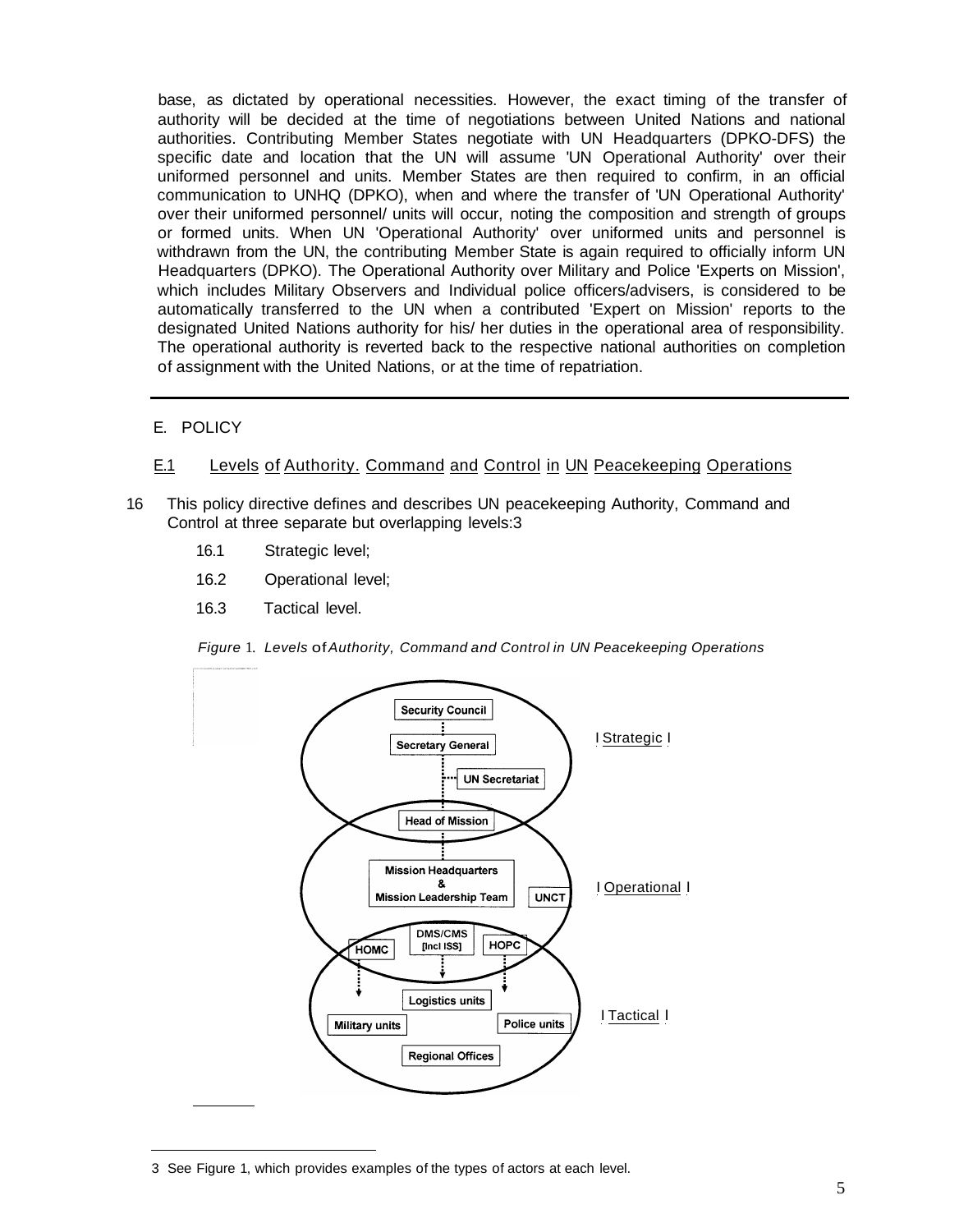## E.1.1 Strategic Level

17 The management of a peacekeeping operation at United Nations Headquarters level in

New York is considered to be the strategic level of authority, command and control.

- 18 The Security Council provides the legal authority, high-level strategic direction and political guidance for all UN peacekeeping operations, and it vests the operational authority for directing these operations in the Secretary-General of the United Nations.4
- 19 The Under Secretary-General for Peacekeeping Operations (USG DPKO) has been delegated responsibility from the Secretary-General for the administration of, and provision of executive direction for, all UN peacekeeping operations. Specifically, the USG DPKO:
	- 19.1 directs and controls UN peacekeeping operations;
	- 19.2 formulates policies and develops operational guidelines based on Security Council resolutions (mission mandates);
	- 19.3 prepares reports of the Secretary-General to the Security Council on each peacekeeping operation with appropriate observations and recommendations;
	- 19.4 advises the Secretary-General on all matters relating to the planning, establishment and conduct of UN peacekeeping operations;
	- 19.5 acts as a focal point between the Secretariat and Member States seeking information on all matters related to United Nations peacekeeping missions;
	- 19.6 is responsible and accountable to the Secretary-General for ensuring that the requirements of the United Nations security management system are met within DPKO-Ied field missions.
- 20 Other UN Responsibilities. In addition to the above-mentioned responsibilities, it is important to be aware of additional UN System responsibilities for financial authority and for the safety and security of UN staff, which lie outside of the authority of USG DPKO but which affect UN peacekeeping operations:
	- 20.1 The Under Secretary-General for Management (USG OM) has been delegated financial authority and responsibility from the Secretary-General for all financial matters relating to UN peacekeeping operations.
	- 20.2 The Under Secretary-General for Safety and Security (USG DSS) is directly accountable and responsible to the Secretary-General for the executive direction and control of the United Nations security management system and for the overall safety and security of United Nations civilian personnel and their recognized dependents at both headquarters locations and in the field.5.
	- 20.3 The Under Secretary General for Field Support (USG DFS) is responsible for all activities of the Department of Field support. On behalf of the Secretary General, the Under Secretary General directs all support for the peace operations by providing necessary strategic direction to guide the work programme of DFS. Under direction of the USG DFS, the Department of Field Support is responsible for delivering dedicated support to the field operations, including on personnel, finance, procurement, logistical, communications, information technology and other administrative and general management issues.

<sup>4</sup> In rare cases, the General Assembly has also acted to authorise a United Nations peacekeeping mission.

<sup>5</sup> The mandate of DSS is limited to the protection of United Nations staff, facilities and their recognised dependents and has no formal authority or responsibility in relation to military members of national contingents and the experts on mission.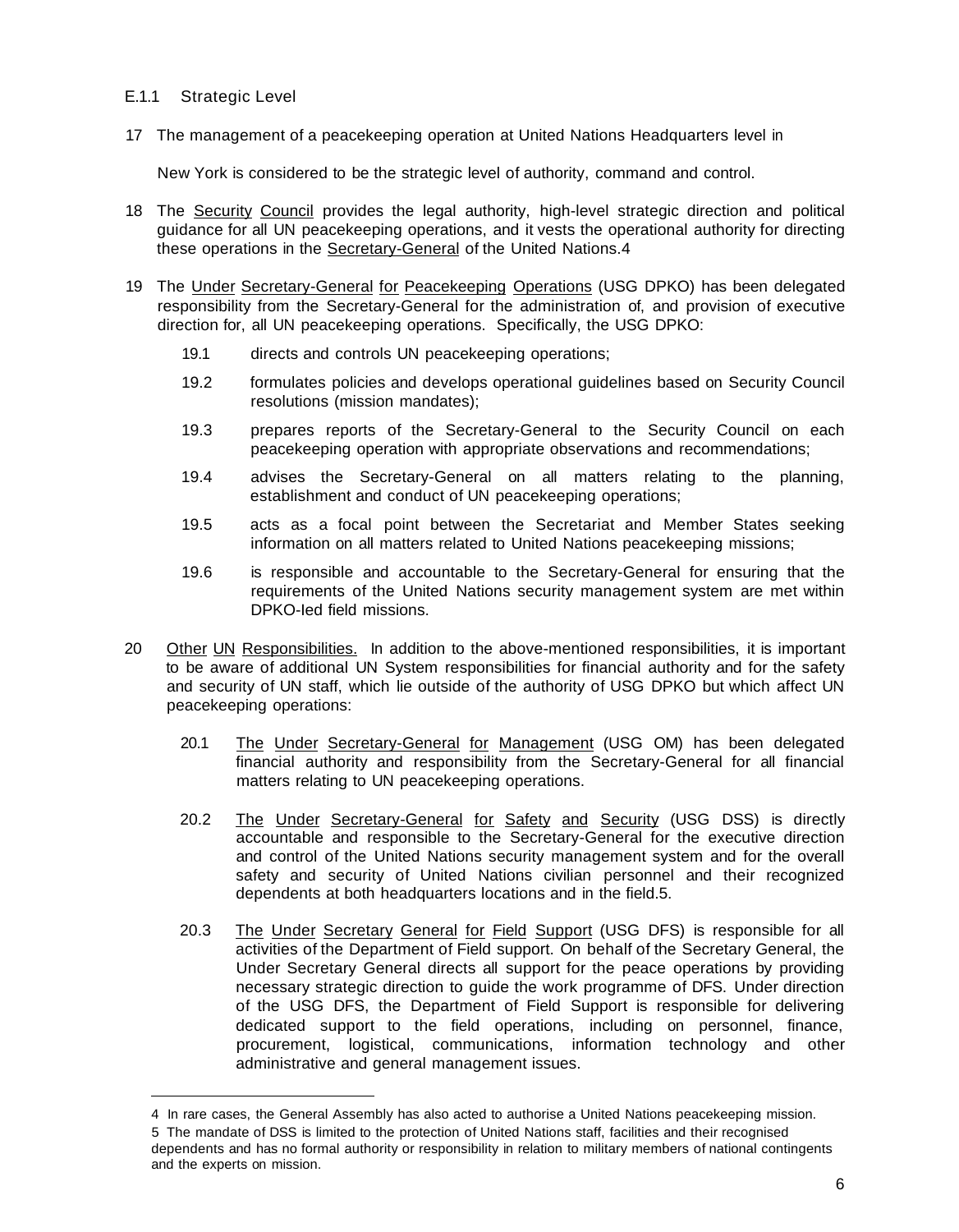21 Contributing Member States that provide military and police personnel to United Nations peacekeeping operations retain full and exclusive strategic level command and control of their personnel and equipment. Contributing Member States may assign these personnel and assets to serve under the authority of the Secretary-General of the United Nations and under the operational control of the Head of Military Component (HOMC) of a United Nations peacekeeping operation for specified periods and purposes as agreed in a Memorandum of Understanding with the United Nations Headquarters. Member States may withdraw their military and police personnel and the operational control of those personnel from the United Nations through formal communication with United Nations Headquarters.

# **E.1.2 Operational Level**

- 22 The field-based management of a peacekeeping operation at the Mission Headquarters is considered to be the operational level. The following senior officials6 hold operational level authority, command and control responsibilities at the Mission Headquarters level:
	- 22.1 Head of Mission (HOM);
	- 22.2 Head of Military Component (HOMC);
	- 22.3 Head of Police Component (HOPC);
	- 22.4 Deputy Special Representative(s) of the Secretary-General (DSRSG); and
	- 22.5 Director of Mission Support/Chief of Mission Support (DMS/CMS)
- 23 In addition, there are several joint, integration and coordination structures that support mission-wide coherence at the operational level. These are not command and control structures but they support integration of effort across the peacekeeping operation under the authority of the Head of Mission (see sections E.6 and E.7 below).

## Head of Mission7

- 24 The Head of Mission (HOM) of a multidimensional peacekeeping operation is generally a Special Representative of the Secretary-General (SRSG) 8. The HOM reports to the Secretary-General through the USG DPKO.
- 25 The HOM is the senior UN Representative and has overall authority over the activities of the United Nations in the mission area. The HOM represents the Secretary-General, leads UN political engagement and speaks on behalf of the United Nations within the mission area. The HOM leads and directs the heads of all mission components and ensures unity of effort and coherence among all UN entities in the mission area, in accordance with the UN Integrated Strategic Framework for the mission9.
- 26 The HOM provides political guidance for mandate implementation and sets mission-wide operational direction including decisions on resource allocation in case of competing priorities. The HOM delegates the operational and technical aspects of mandate implementation to the heads of all components of the mission. The HOM provides direction to those components through the component heads.

<sup>6</sup> In line with the scope of this policy, civilian component heads are defined here for purposes of clarity. The details concerning civilian managerial arrangements and integration of the mission will be covered in more detail in other DPKO issuances, and these shall be consistent with this policy.

<sup>7</sup> The roles and responsibilities of the SRSG/Head of Mission are more comprehensively covered in the SRSG Standard Directive issued by DPKO, listed in Section G of this document.

<sup>8</sup> The Secretary-General may appoint a Chief Military Observer or Force Commander as HOM.

<sup>9</sup> Secretary-General's Note of Guidance on Integrated Missions (17 January 2006) refers to the authorities of the SRSG vis-a-vis the UN Country Team.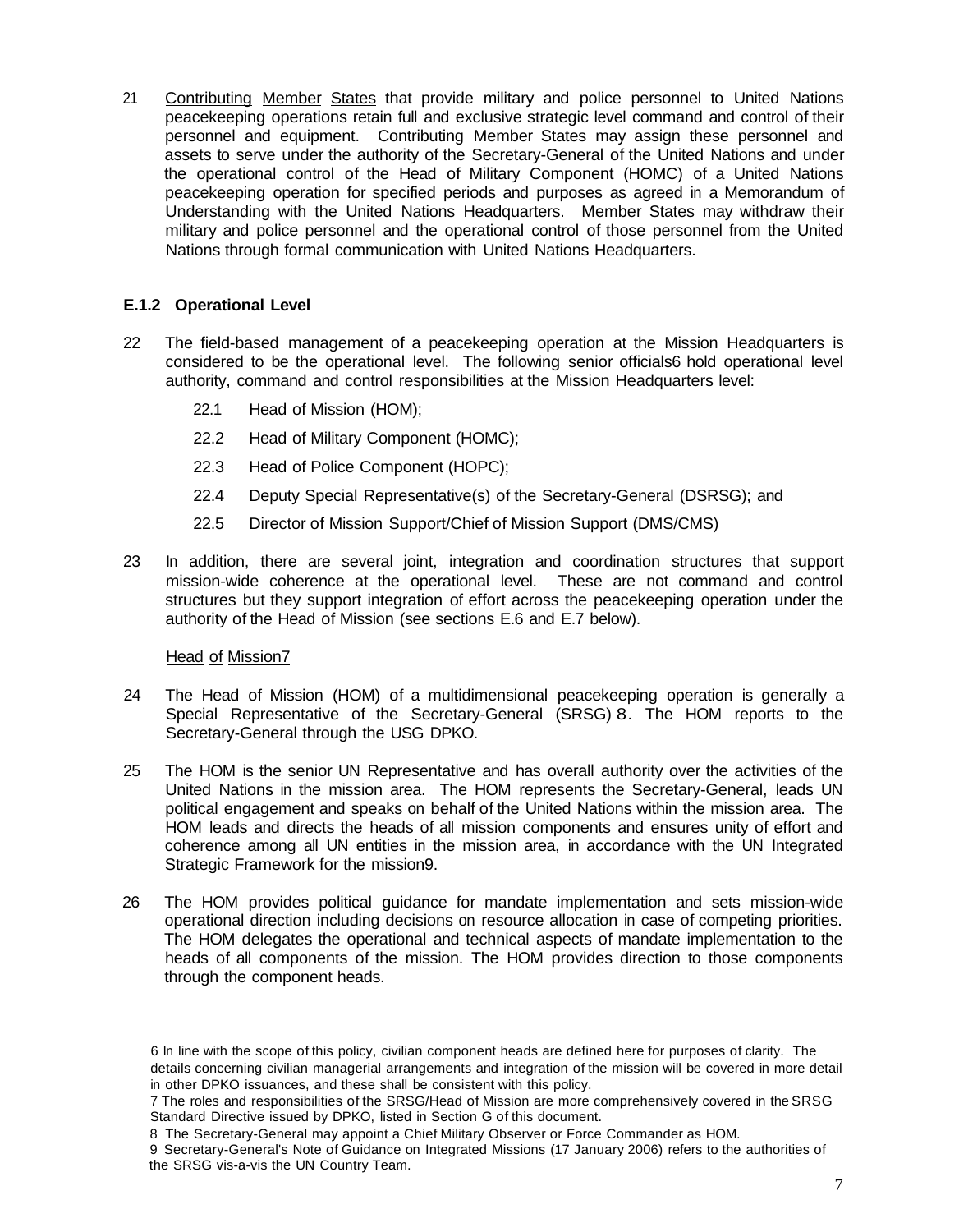- 27 The Head of Mission shall designate a Deputy Head of Mission who will assist the HOM in exercise of his/her managerial functions10. The Deputy Head of Mission shall support the SRSG through the performance of any specifically delegated HOM responsibilities. During absence of the HOM, the Deputy HOM (generally a DSRSG or a Deputy Force Commander where the Force Commander is HOM) shall exercise the same authority as the HOM in his/her absence. In the event that the HOM and Deputy HOM are both absent from the mission area, the HOM shall nominate an Officer-in-Charge for the mission.
- 28 In each country or designated area where the United Nations is present, the most senior United Nations official is normally appointed as the Designated Official for security, accountable to the Secretary-General through the Under-Secretary-General for Safety and Security for the security of personnel employed by the organizations of the United Nations system and their recognized dependents throughout the country or designated area. If the HOM is appointed as the Designated Official 11 , the HOM will constitute a Security Management Team for consultation and decisions regarding security issues under the UN security management system. Whether or not appointed as Designated Official, the HOM at all times retains the responsibility for ensuring that arrangements are in place to ensure that the United Nations security management system is established within his/her DPKO-Ied mission12.

### Head of Military Component **13**

- 29 The Head of Military Component (HOMC) reports to the HOM. The HOMC exercises operational control over all military personnel, including Military Observers, in the mission.
- 30 The HOMC establishes the military operational chain of command in the field as described in section E.2 below. The HOMC may establish subordinate Sector Commands, as appropriate. In doing so, the HOMC places military units under the Tactical Control of military commanders in the operational chain of command.
- 31 The HOMC maintains a technical reporting and communication link with the DPKO Military Adviser in UN Headquarters. This technical reporting link must not circumvent or substitute the command chain between the USG DPKO and the HOM, nor should it interfere with decisions taken by the HOM in accordance with this policy directive.

<sup>10</sup> The role of the Deputy Head of Mission has in some missions been designated in advance by DPKO as a Principal Deputy SRSG (PDSRSG) in which case that PDSRSG shall act as Deputy HOM unless the HOM and DPKO agree otherwise.

<sup>11</sup> The HOM is supported in exercising the designated official function by a Chief Security Adviser/Chief Security Officer (CSAICSO) who is responsible to the HOM for development of routine and contingency plans for the security of UN staff, and may be supported by regionally based Field Security Officers. The CSAlCSO reports directly to the HOM and maintains a technical line of communication with the USG DSS in UNHQ. 12 As the United Nations security management system does not cover uniformed personnel, the HOM is responsible and reports to the USG DPKO for the security of United Nations military and police personnel serving in his/her mission.

<sup>13.</sup> In multidimensional peacekeeping operations the HOMC is generally designated as the Force Commander. If the military component comprises Military Observers only, a Chief Military Observer (CMO) or Chief of Staff (COS) will be appointed as the HOMC. The CMO reports directly to the HOM and exercises Operational Control over all Military Observers. 'The operational chain of command for such situations is; the CMO, Sector Commanders/ Senior Military Observers, Military Observer Team Leaders and Military Observers. In some missions, the HOMC, CMO or COS may act as the Head of Mission; this is currently the case in UNMOGIP, UNIFIL, UNTSO and UNDOF. The roles and responsibilities of the HOMC (Force Commander, Chief Military Observer and Military Chief of Staff) are more comprehensively covered under directives for these individual positions, issued by DPKO.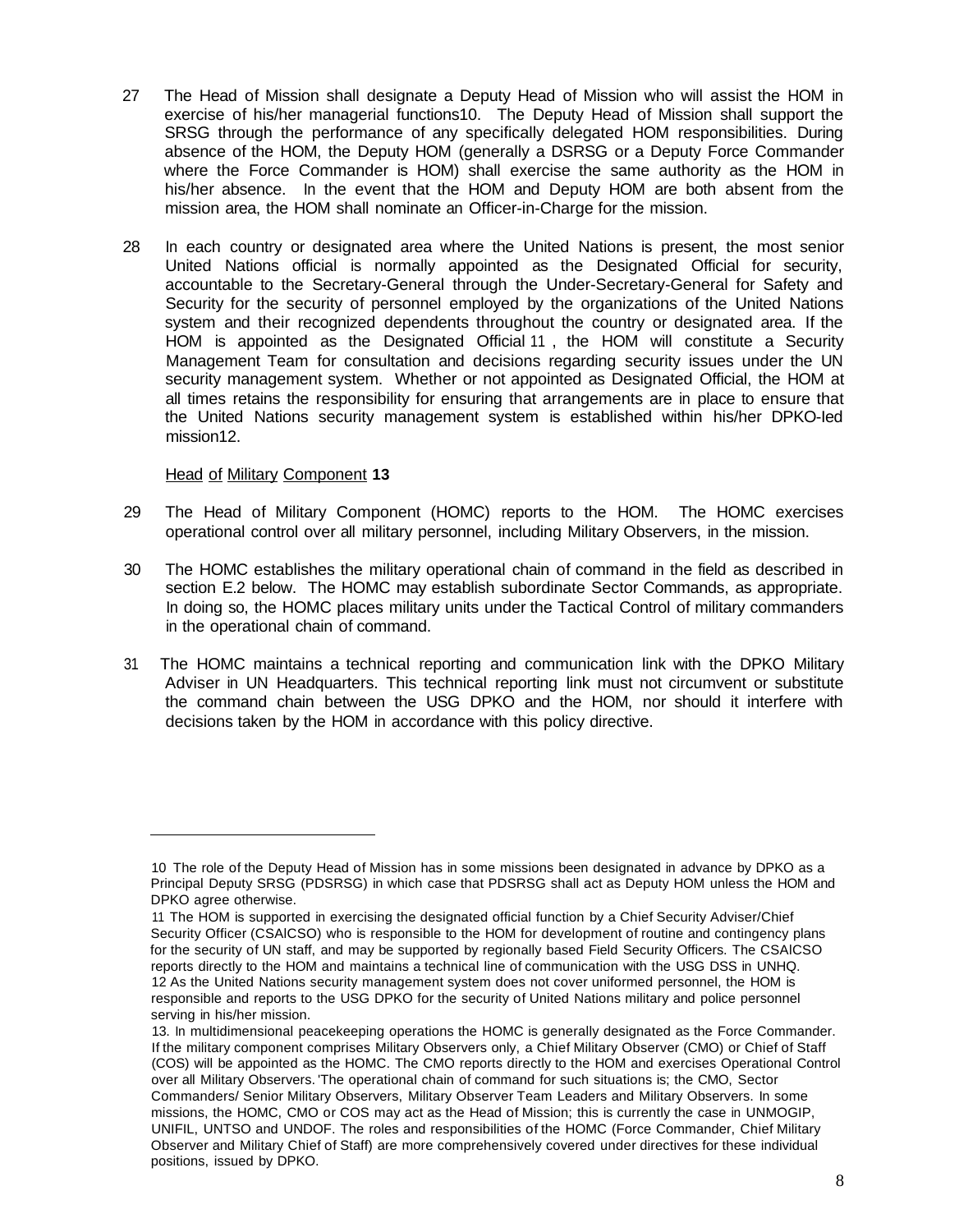## Head of Police Component **14**

- 32 The Head of Police Component (HOPC) reports to the Head of Mission, exercises operational control and provides direction to all members of the police component of the mission. This includes all UN Police Officers (including all members of Formed Police Units) and relevant civilian staff serving in the Police Component. The HOPC, in consultation with DPKO, shall establish the police chain of command in the mission. The HOPC shall also establish appropriate succession arrangements within the police component to ensure effective command and control in his/her absence.
- 33 The HOPC maintains a technical reporting and communication link with the DPKO Police Adviser at UN Headquarters. This technical reporting link must not circumvent or substitute the command chain between the USG DPKO and the HOM, nor should it interfere with decisions taken by the HOM in accordance with this policy directive.

## Deputy(ies) Special Representative of the Secretary-General

- 34 Multidimensional peacekeeping operations generally have at least one Deputy SRSG to support the Head of Mission in executing the substantive civilian functions of the mission. Deputy SRSGs report to the HOM and they exercise managerial authority over those mission components that have been assigned to them. When a DSRSG is designated as the Deputy HOM, he/she shall support the SRSG through the performance of any specifically delegated HOM responsibilities and shall officiate as HOM in the absence of the SRSG.
- 35 In integrated missions, the Resident Coordinator (and Humanitarian Coordinator, as appropriate) of the UN Country Team may be appointed as Deputy SRSG to co-ordinate the mission's activities with UN agencies, funds, programmes and other development and humanitarian entities operating in the mission area. The DSRSG/RC/HC maintains technical reporting lines to the Chair of the UN Development Group and, for humanitarian activities, to the Emergency Relief Coordinator (USG OCHA). This technical reporting link must not circumvent formal decisions or tasking that must be communicated formally between the USG DPKO and the HOM15.

## Director of Mission Support! Chief of Mission Support16:

36 The Director of Mission Support! Chief of Mission Support (DMS/CMS) reports to the HOM and is accountable to the HOM for the efficient and effective provision of administrative and logistical support to all mission components. DMS/CMS advises the HOM on the rules and regulations relating to the commitment of UN financial resources to ensure the provision of efficient and effective administrative and logistical support to all mission components. The DMS/CMS has sole UN authority in the field to commit UN financial resources for any purpose, including any contractual arrangements for the use of local resources **17.** DMS/CMS will exercise his financial authority in consultation with the HOM. The DMS/CMS is responsible for the strict observance of, and compliance with, UN technical and administrative regulations related to the administration of the mission and logistics management.

<sup>14</sup> The roles and responsibilities of the HOPC are more comprehensively covered in the Police Commissioners/Police Advisers Directive issued by DPKO.

<sup>15</sup> See Footnote 9

<sup>16</sup> The civilian head of the support component within a peacekeeping mission (also known as the 'Administration' component) is generally designated as Directors of Mission Support (DMS) in a large and/or complex mission Chief of Mission Support (CMS) in medium or small size mission.

<sup>17</sup> This financial authority has been delegated from the Secretary-General to the USG for Management and has been further delegated through the Controller in the Department of Management to DMS and CMS in field missions.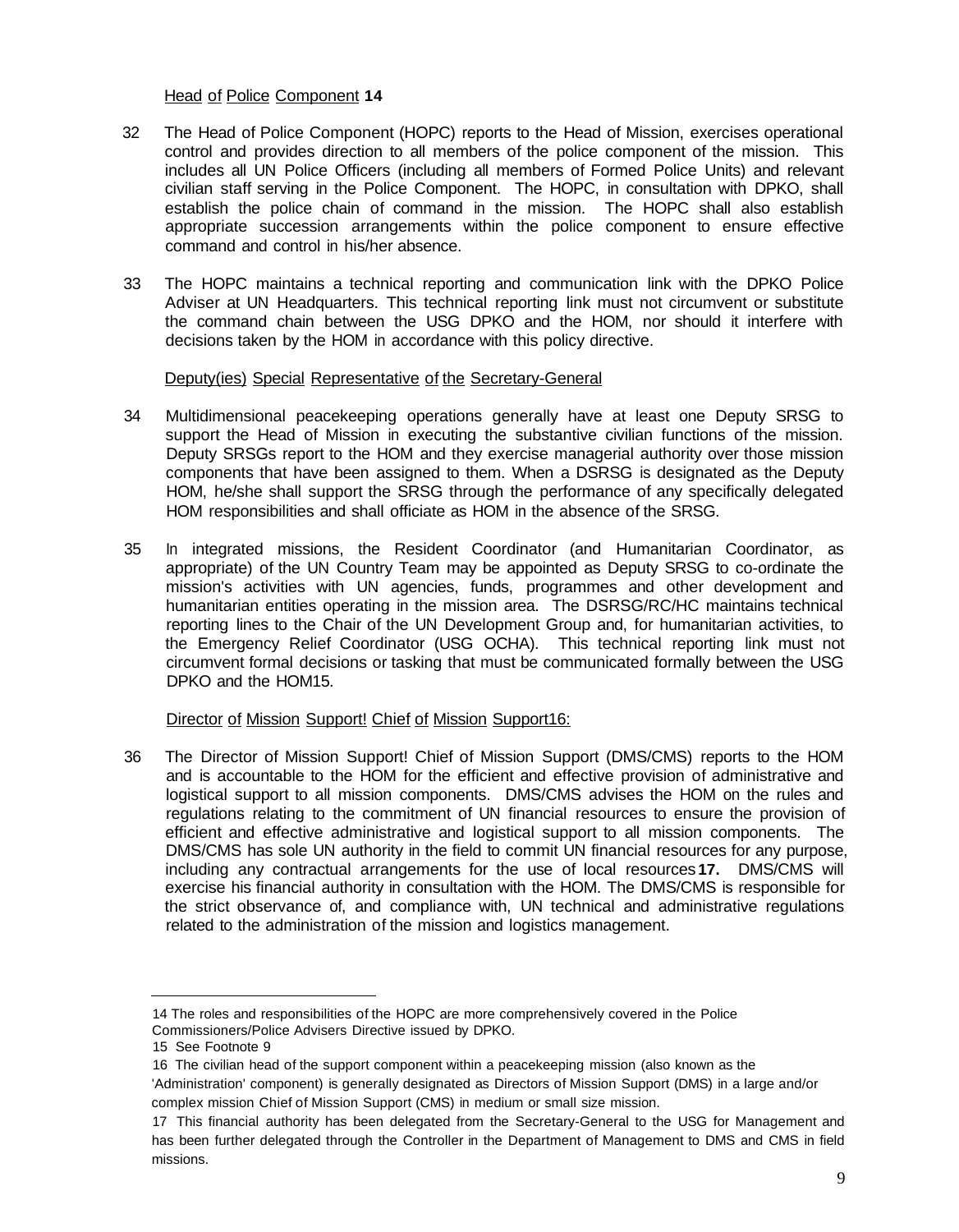37 The DMS/CMS maintains a technical reporting and communication link with the Under Secretary-General, Department of Field Support at UN HQ. This technical reporting link must not circumvent or substitute the formal decisions or tasking that must be formally communicated between the USG DPKO and the HOM.

## E.1.3 Tactical Level

- 38 The management of military, police and civilian operations below the level of Mission Headquarters as well as the supervision of individual personnel is considered to be at the tactical level and is exercised at various levels by subordinate commanders of respective components and designated civilian heads at levels below the Mission Headquarters.
- 39 For military components, the tactical level includes all subordinate command levels established within the military command frameworks (for example Brigade, Regional, Sector Commanders18) as described in section E.2 below. Tactical level commanders report directly to their respective operational commanders. This level of command and control generally involves the physical conduct of tasks in order to implement or safeguard the mission's mandate.
- 40 The military and police components shall coordinate police/military/joint operations at the tactical level operations with the civilian Head of Office, or another designated regional coordinator for that region/sector, to ensure:
	- 40.1 Provision of adequate security for all elements;
	- 40.2 Prevention of duplication of effort;
	- 40.3 Coherence of effort in the achievement of the mission plan at the local level;
	- 40.4 Joint handling of local crisis situations, including evacuation of UN civilians when necessitated by the security situation;
- 41 For civilian components, the tactical level includes routine management, direction and tasking of subordinate civilian staff by the civilian head of an office at either a mission headquarters office or to a regional/field/sector office. It also includes the management of the mission's regional/sector/field offices by the civilian heads of office of those structures. At the tactical level, the Civilian Head of Office represents the HOM in the region/district/sector. The Head of Office usually reports directly to Mission HQ, and is responsible, inter alia, for coordinating the tactical level implementation of the mission mandate with each component's regional representative.

# E.2 Military Component Command and Control

## E.2.1 Military Operational Chain of Command

42 The HOMC shall establish the military operational chain of command, as follows: HOMC; Division; Sector (Brigade); Battalion Commanders; Company Commanders and sub-units. In some missions, the HOMC may establish subordinate Sector Commands. Where such defined military structure does not exist, the HOMC will establish the necessary chain of command as appropriate to the military deployment in the mission. This military operational chain of command shall be issued as a 'Field Command Framework'. The HOMC shall ensure that staff officers are not placed in command of formations or units.

<sup>18</sup> Where a Division Headquarters is established in the operational chain of command, this headquarters shall be considered to be at the operational level of command and control although reporting to the HOMe at Mission Headquarters.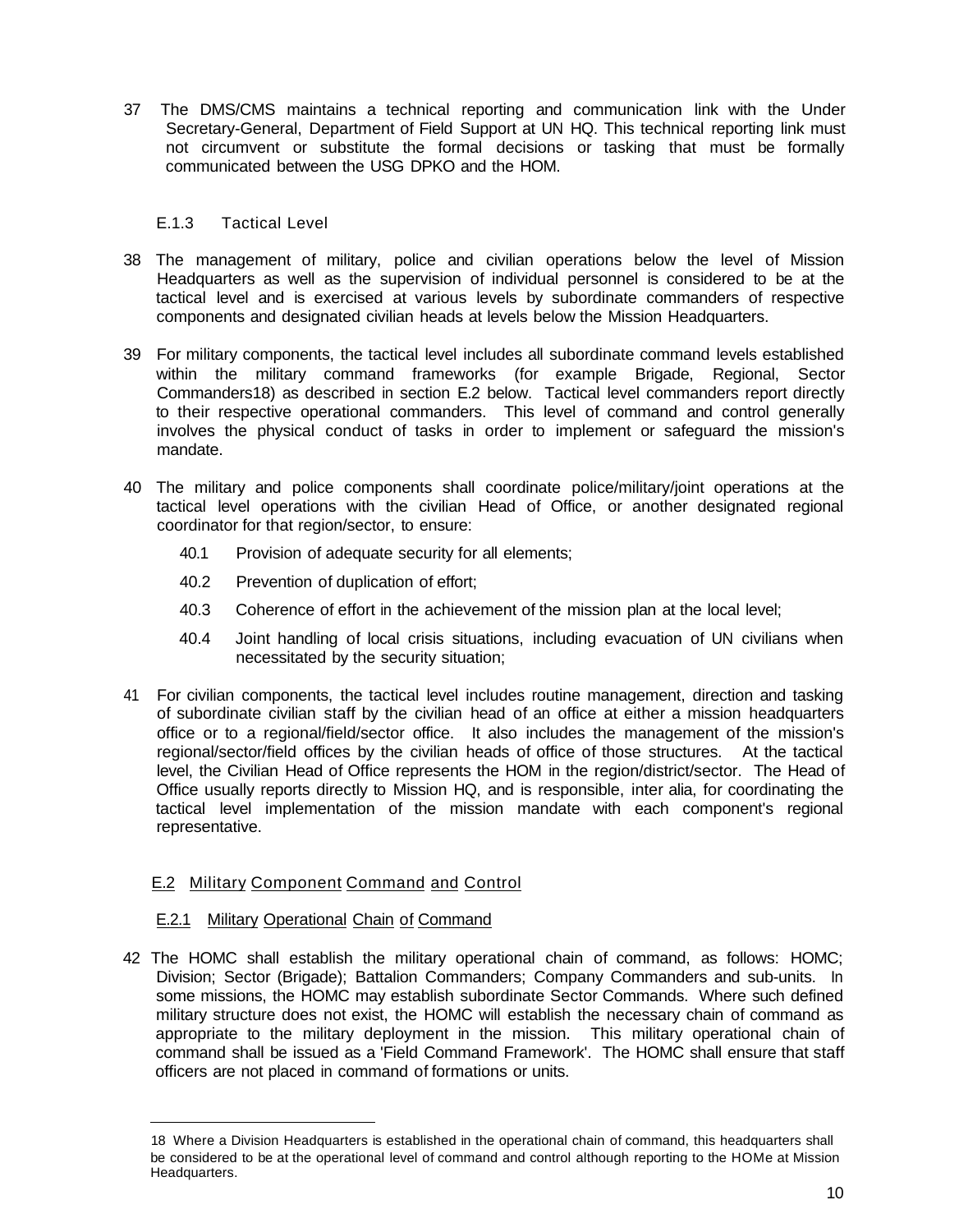43 The Field Command Framework shall include clear chain of command succession arrangements at: Mission/Force Headquarters; Divisional Headquarters; Sector/Brigade Headquarters and even Battalion Headquarters level to ensure that at any given time during the absence of a senior commander, there exists a pre-determined chain of command (i.e. Officiating FC/ Officiating COS/ Officiating CMO) that is empowered to exercise the same authority as the incumbent when absent. In rare cases when the Divisional Commander (and Deputy Divisional Commander) or Brigade Commander (and Deputy Brigade Commander) are absent from the mission area on duty or on leave, the nominated Brigade Commander or Battalion Commander shall perform the duties and functions of Officiating Divisional Commander or Officiating Brigade Commander.

## E.2.2 Operational Control of Military Personnel

- 44 The HOMC is accountable and responsible to the HOM for the supervision and technical management of the military component with particular responsibility to ensure effective and efficient mandate implementation and strict compliance with UN policies and procedures. Decisions on major operations or redeployment of troops should result from consultations between the HOM and the HOMe and must have HOM's concurrence.
- 45 The HOMC exercises 'UN operational control' over personnel and contingents assigned by Member States to the peacekeeping operation. 'UN operational control' allows the HOMC to assign separate tasks to units and sub units within the military component, as required, within the mission area of responsibility, in consultation (not meaning negotiation) with the senior national officer of the affected unit/sub-unit, who is responsible for administrative control of the unit/sub-unit. The HOMC may delegate UN operational control to appropriate subordinate· levels defined within the command framework.
- 46 The HOMC may further assign military personnel and units to a specific subordinate commander (for example, at Division, Brigade or Sector levels). These subordinate officers will exercise UN 'operational control' or 'UN tactical control' over assigned personnel and units, as appropriate and as designated by the HOMC19.
- 47 Subject to provisions in paragraph 62 below, Military staff assigned by the HOMC to integrated and joint office structures shall be responsible to, and report to, the heads of offices of those structures irrespective of whether these are military personnel or otherwise.
- 48 The HOM, through the HOMC, is responsible for ensuring good conduct and discipline of contributed military personnel within a mission area in accordance with the UN Code of Conduct and DPKO-DFS guidance on conduct and discipline. Member States retain full responsibility for personnel administration matters (pay, promotion and disciplinary matters) of their military personnel (see section E.2.3 on administrative control below).

## E.2.3 Administrative Control of Military Personnel

49 The Contributing Member State retains 'administrative control' over non operational administrative issues over deployed military personnel and units. Administrative control is exercised by a senior national officer of a contributed military contingent within a mission area. This authority is limited to administrative matters such as personnel management, supply and services and must not adversely influence the management and conduct of UN operations within a mission area.

<sup>19</sup> In the event the HOMe decides it operationally necessary for a subordinate commander to exercise the higher level of 'UN operational control' instead of 'UN tactical control' over assigned personnel and units, then prior approval must be sought from USG DPKO, through the HOM, accompanied by justification. DPKO staff will ensure affected contributing Member States are fully briefed of the intent and nature of the assignments.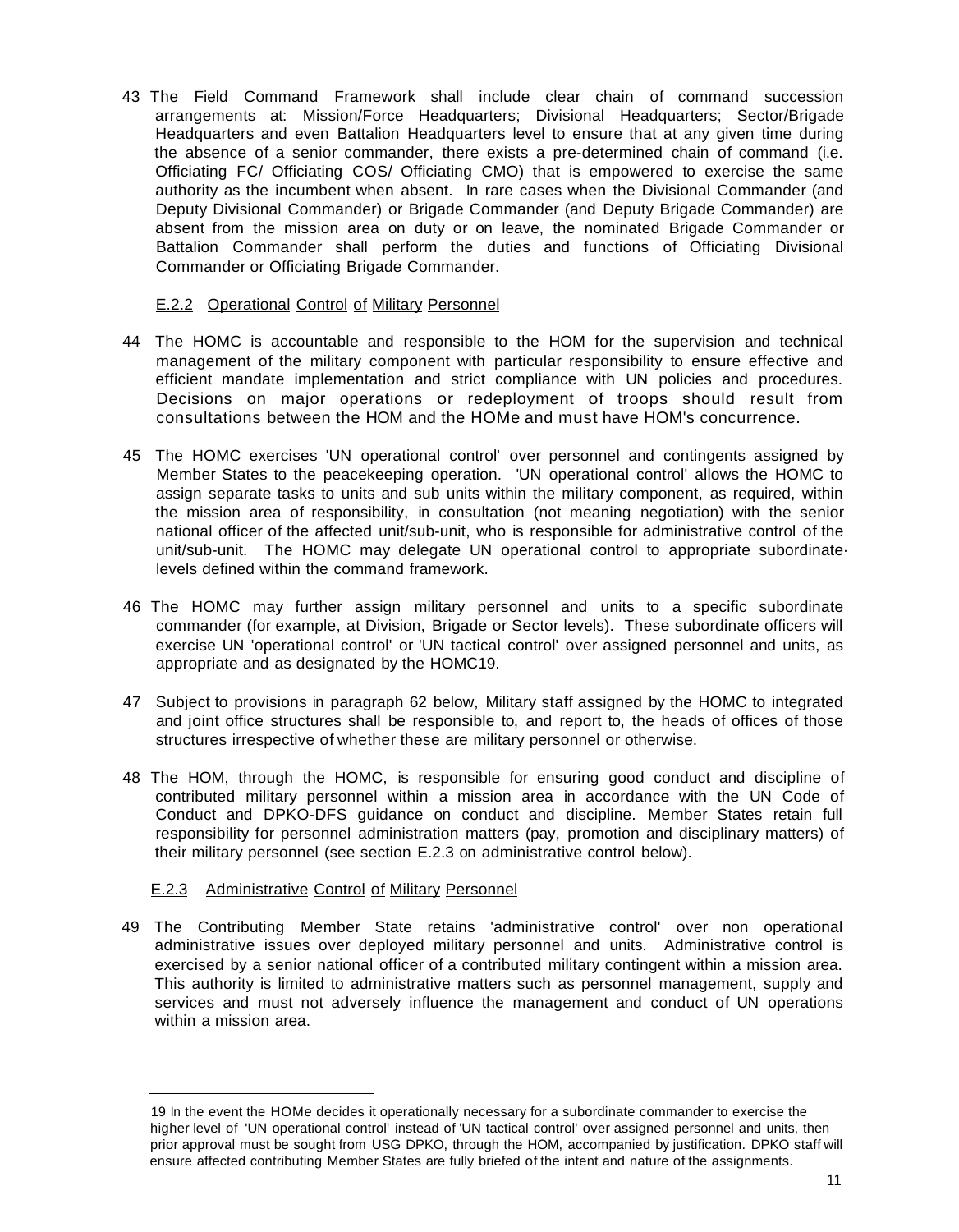- 50 Outside the Operational chain of command, described above, the HOMC shall establish a coordination chain with the Member State-designated National Contingent Commanders and Senior National Officers. Contributing Member States generally establish national administrative reporting arrangements with their deployed military contingents. The HOMC shall ensure consultation and liaison in the field with the resident senior national military officer or national contingent commander from each contributing Member State.
- 51 Military personnel assigned to serve under UN operational control shall not act on national direction or instructions if those instructions may result in actions contrary to UN policies or adversely affect implementation of the mission's mandate. In the event a national contingent commander is unable to resolve an important military employment issue within the mission (through the HOMC and then HOM) then the officer may submit the issue to the contributing Member State for consideration, which may consequently involve national discussions with the USG DPKO, through appropriate DPKO staff. The HOMC, through the HOM, may raise the issue to USG DPKO.

# E.3 Police Component Command and Control

## E.3.1 Police Operational Chain of Command

- 52 The HOPC is accountable and responsible to the HOM for the supervision and technical management of the police component with particular responsibility to ensure effective and efficient mandate implementation and strict compliance with UN policies and procedures. Decisions on major police operations should result from consultations between the HOM and the HOPC and must have HOM's concurrence.
- 53 The Police Component of the peacekeeping operation is headed by the Head of the Police Component who is vested with its command and overall direction. The Head of the Police Component may delegate to personnel of the Police Component the authority to act on his/her behalf but remains fully responsible and accountable for actions undertaken under such delegation of authority. The Head of the Police Component is responsible for the management, supervision and discipline of all personnel assigned to the Police Component, including members of the Standing Police Capacity when present in the mission area. The HOPC, in consultation with DPKO, shall establish a police chain of command including a clear succession plan in absence of HOPC to ensure effective command and control.

## E.3.2 UN Operational Control of Police Personnel

- 54 The HOPC exercises operational control over personnel of the police component of the peacekeeping operation. Such control allows the HOPC to assign separate tasks to all individual personnel, units and sub-units within the police component, as required, within the mission area of responsibility. The HOPC may delegate such responsibility to the appropriate subordinate levels.
- 55 Police officers assigned by the HOPC to serve in integrated and joint offices, or to other offices within the mission, shall be responsible to, and report to, those heads of offices.

# E.3.3 Administrative Control of Police Personnel 20

56 The Contributing Member State retains 'administrative control' over non operational administrative issues over deployed police personnel and formed police units. Administrative control is exercised by a senior national police officer within a mission area. This authority is

<sup>20</sup> Administrative control of police personnel shall be implemented in conformity with the DPKO Directives for Disciplinary Matters Involving Civilian Police Officers and Military Observers.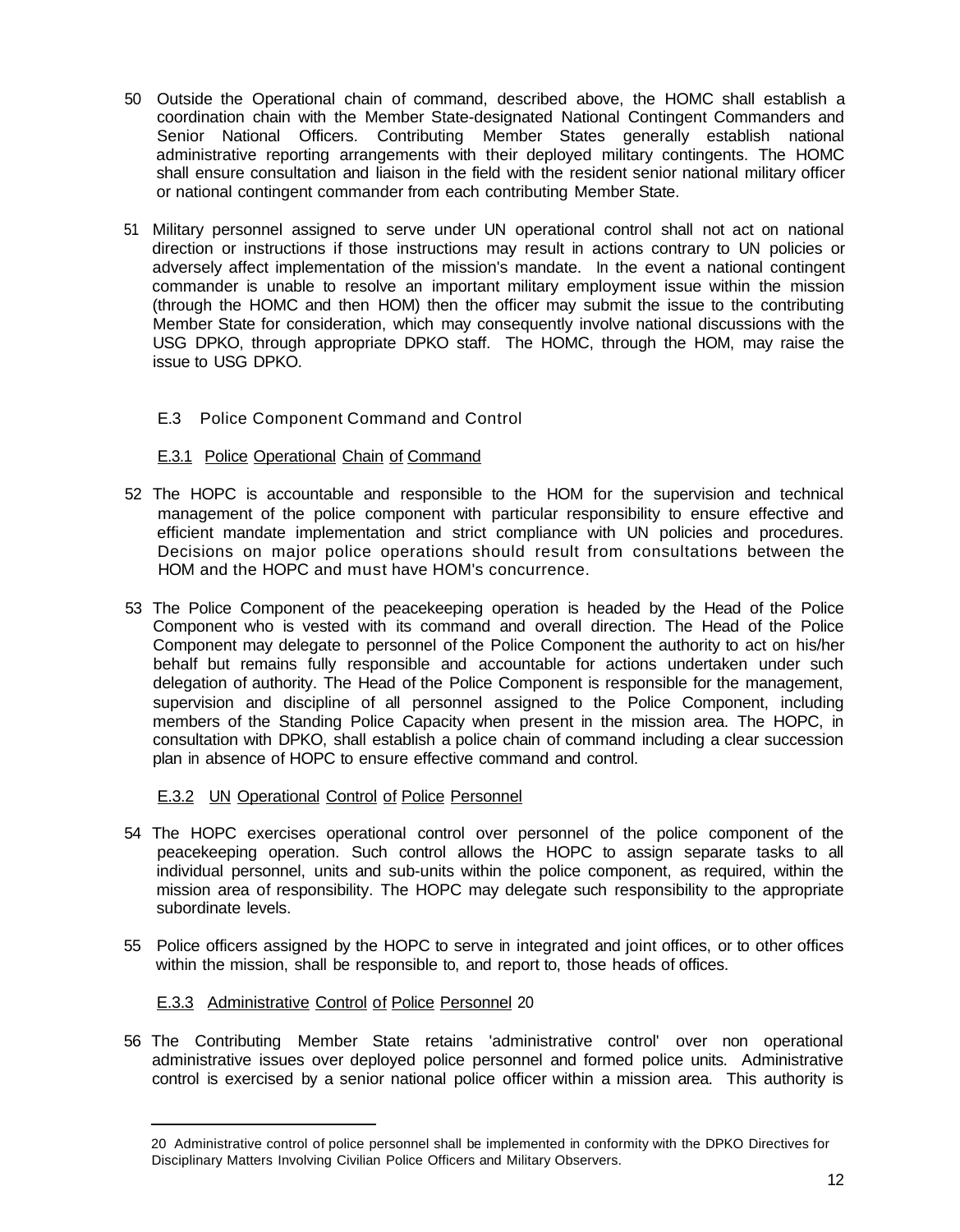limited to administrative matters such as personnel management, supply and services and must not adversely influence the management and conduct of UN operations within a mission area.

- 57 Contributing Member States maintain administrative control over their personnel and establish national administrative reporting arrangements with their deployed police personnel and contingents. Police personnel assigned to serve under UN operational control shall not act on national direction or instructions if those instructions may result in actions contrary to UN policies or adversely affect implementation of the mission's mandate. In the event a national contingent commander is unable to satisfactorily resolve an important police employment issue within the mission (i.e. the HOPC and then HOM) then the officer may submit the issue to the contributing Member State for consideration, which may consequently involve national discussions with the USG DPKO, through appropriate DPKO staff. The HOPC, through the HOM, may raise the issue to USG DPKO.
- 58 The HOPC shall ensure consultation and liaison in the field with the senior national Police Officer or national Police Contingent Commander from each contributing Member State.

E.4 Civilian authority vis-a-vis military and police components

- 59 The HOM has UN operational authority over all personnel deployed in a UN peacekeeping operation. The HOM shall exercise his/her operational authority over the military and police components through the Heads of those components.
- 60 Instructions from the HOM to the military or police components of a miSSion shall be communicated through the HOMC or HOPC, following consultation with these heads of components. The HOM and other civilian staff must respect the military and police command structures and shall not have direct operational control over military or police contingents/personnel except where the HOM is also the Force Commander/Police Commissioner, in which case, he/she shall retain direct operational control over all military or police contingents/personnel. This ensures respect for internal command and control arrangements. Nevertheless, the military and police components will consult and coordinate the planning and execution of all major military and police operations and (re)deployments with their civilian component counterparts.
- 61 At the tactical level, civilian heads at the regional/sector level do not hold command or control authority over the military or police components, however, the civilian head of office at regional/sector/field level shall be responsible for the establishment of effective coordination mechanisms, including for example a regional management team or coordination committee, to coordinate military, police and civilian activities in accordance with paragraph 40, above. All components shall respect the coordination lead of a designated regional/sector co-ordinator.
- 62 Where the HOMC or HOPC assign uniformed personnel to serve in civilian, integrated or other components, for example, to Joint Logistics Operations Centre (JLOC), Integrated Support Services (ISS), UN Mine Action Coordination Centre or a Joint Mission Analysis Centre, the HOMC and HOPC maintain operational control over those personnel, however, the heads of the component to which they have been assigned shall be responsible for the day-today tasking authority over assigned military and police personnel and also serve as such personnels' first and second reporting officers for performance appraisal. HOMC and HOPC should be added as an additional reporting officer for the assigned personnel.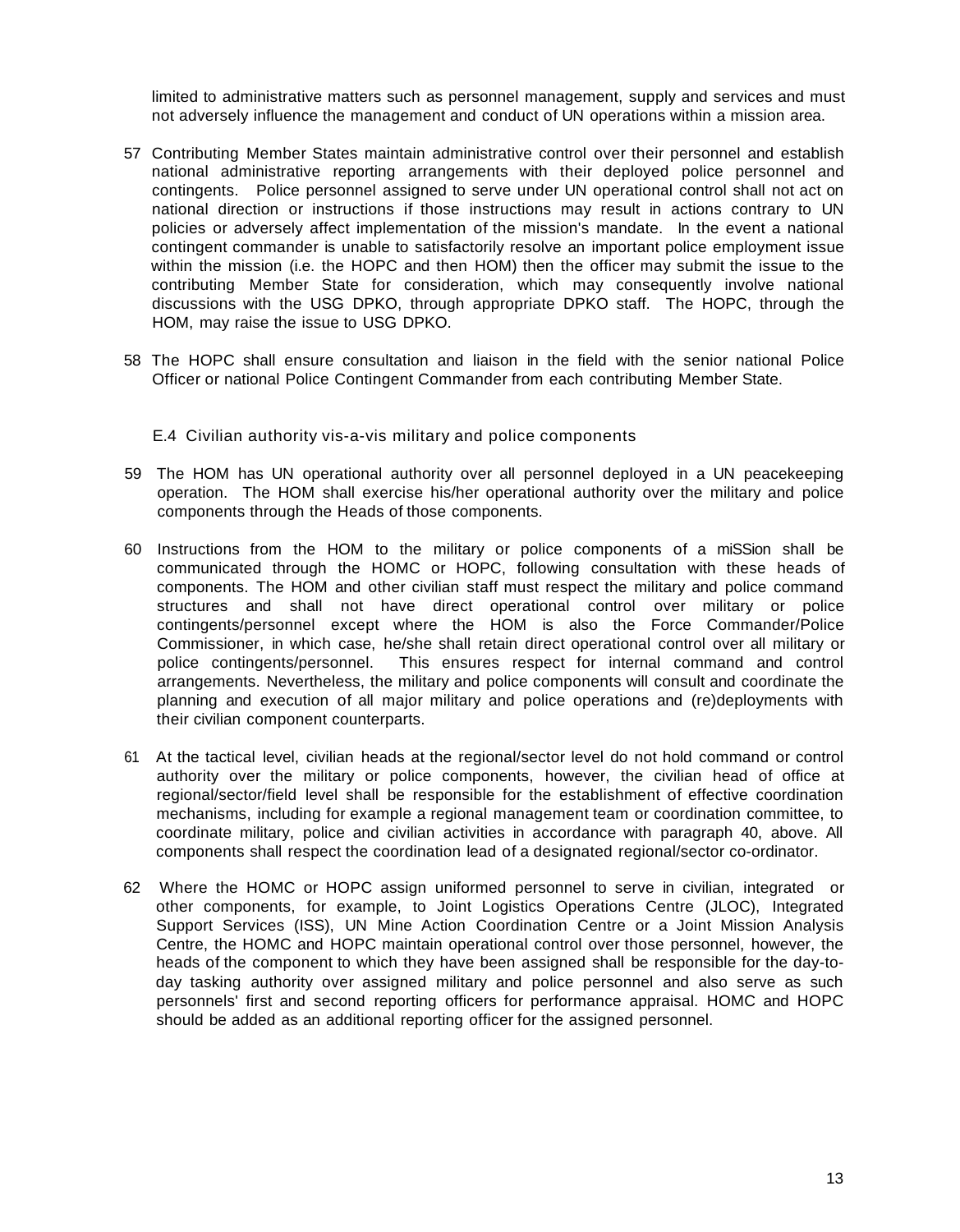## **E.5 Civilian management arrangements in multidimensional operations21**

63 Civilian management systems in UN multidimensional peacekeeping operations do not follow a standard command and control model. The civilian managerial system may vary from mission to mission based on the nature of the mandate tasks and the size of the mission.

## E.5.1 Civilian reporting arrangements

- 64 As with the military and police components, civilian heads of components (generally DSRSGs and the DMS/CMS report directly to the HOM22. The heads of civilian substantive components, in consultation with the HOM and with DPKO, shall determine the internal reporting and managerial relationships within their components.
- 65 Civilian staff assigned to serve in integrated or joint office structures, or to serve in uniformed components within the mission, shall be responsible to, and report to, the heads of those offices with only technical communication and reporting lines back to their technical components in the mission. For the purposes of performance appraisals (EPAS), the first reporting officer of such civilian staff is the head of the integrated or joint structure in the event this head holds a UN letter of appointment. In this case, the head of the technical component would be added as second reporting officer. In the event the head of the integrated or joint structure does not hold a UN letter of appointment, the head of the technical component would be the first reporting officer; however, he/she would take into account feedback received from the head of the integrated or joint structure.

### E.5.2 Civilian management structures

66 The managerial structures of the civilian substantive and support components are designed in the form of offices and staff tables within the mission's budget. Any adjustments to these arrangements should be reflected through the standard budgeting process of the mission.

## E.5.3 Civilian financial authority

- 67 Although the SRSG is the Head of Mission and has overall managerial responsibility for the mission as a whole, the DMS/CMS exercises control over UN financial and administrative resources. The DMS/CMS has financial authority and accountability for all UN resources in the peacekeeping operation and is responsible for the efficient and effective provision of administrative and logistical support to all components of the missions. This financial authority has been delegated to the DMS/CMS from UN Headquarters by the USG Department of Management (USG OM). The DMS/CMS may delegate certain financial and administrative responsibilities to personnel serving on UN employment contracts, in accordance with relevant UN rules, regulations and instructions.
- 68 In relation to logistical resources, the authority of the DMS/CMS is exercised through the Integrated Support Service (see section E.6 below), which integrates the tasking and management of both military and civilian assets. Specific arrangements for the provision of logistics support to other units and agencies shall be issued by the DMS/CMS in a mission

<sup>21</sup> Note that the civilian component includes UN staff, contractors and civilian experts on missions, including for example, uniformed corrections officers who serve in the civilian components. The reporting of consultants and contractors working to UN civilian staff are governed by the terms of their contracts with the United Nations, which should be consistent with this policy.

<sup>22</sup> Some civilian chiefs of component or heads of sections may maintain technical reporting lines to Headquarters support structures. For example, The Head of the human rights office may establish a technical reporting line to the High Commissioner for Human Rights. The chief of Mine Action may establish a technical reporting line to the Director of the Mine Action Service in DPKO. The DMS/CMS may maintain a technical reporting line to the ASG/OMS. These technical reporting lines are secondary and subordinate to the management reporting line within the Mission Headquarters.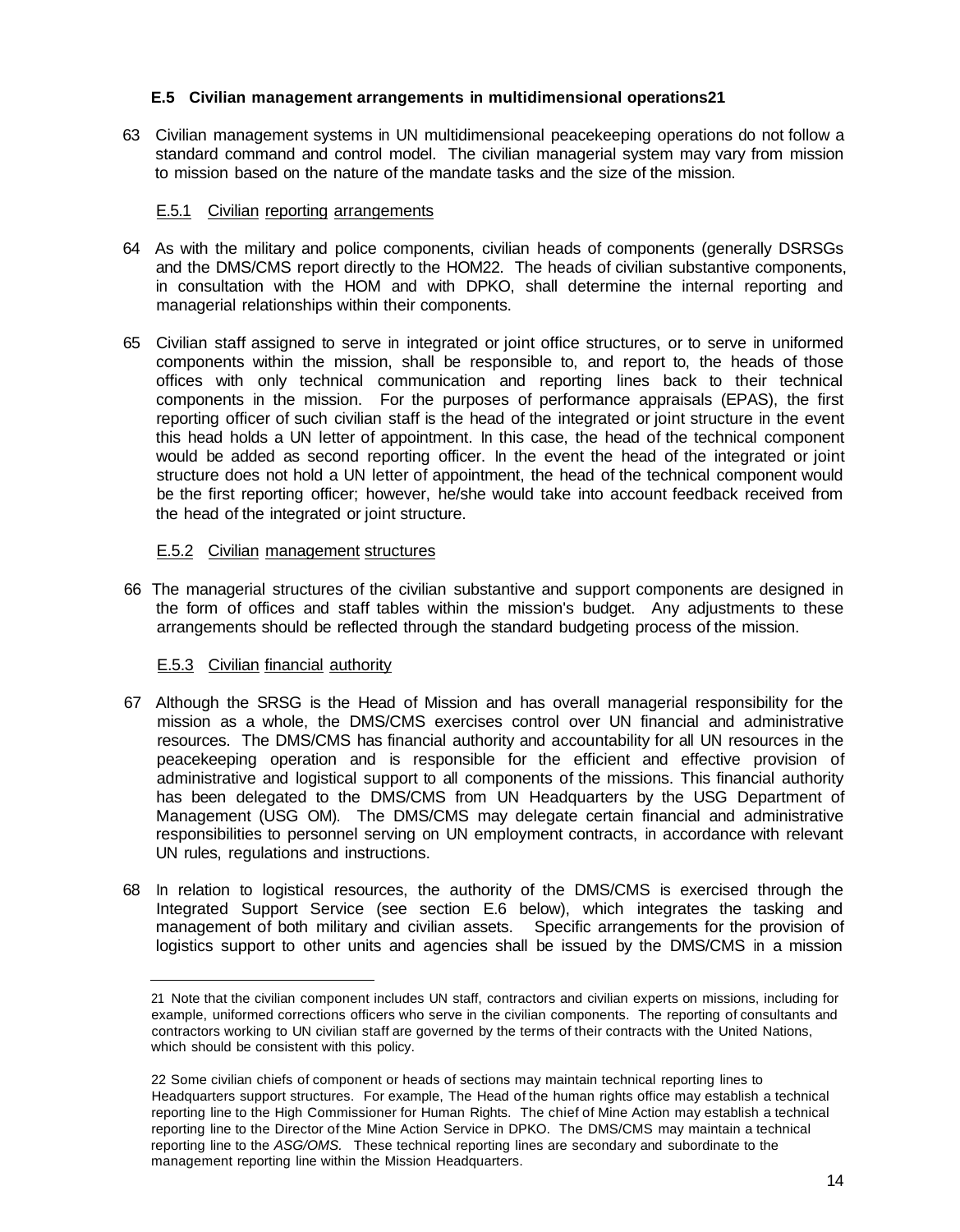level directive. The DMS/CMS may also delegate certain financial and administrative responsibilities within the mission or in a specified sector, area or location to staff member holding a UN letter of appointment who may be required to provide local logistics support to other units and agencies.23.

## E.6 Integrated Support Services and Tasking Authorities

## E.6.1 Integrated Support Services

- 69 The United Nations is required to maintain a complex mission support system that integrates military logistical support assets contributed by Member States to the United Nations as well as civilian assets and resources that are generally contracted by the United Nations to provide logistical and other support to the peacekeeping operations. The management of both logistical support systems is integrated under a single administrative entity called the Integrated Support Service.24. The purpose of the ISS arrangement is to provide efficient administrative support to the mission's military, police and civilian components through the optimisation of the mission's combined resources.
- 70 The Integrated Support Service (ISS) is a joint uniformed/civilian organization under the management supervision of a civilian Chief of Integrated Support Services (CISS). Under the direction of the DMS/CMS, the Chief of Integrated Support Services (CISS) is responsible to meet as effectively and efficiently as possible all of the operational support requirements of the uniformed and civilian components of the mission, while ensuring fully accountable and optimal use of mission resources.
- 71 The Chief of ISS provides management supervision over all of a UN peacekeeping operation's civilian, commercial and military logistics support resources, excepting those committed solely to military operations. Prioritisation of resource allocation should be made based on decisions of the Mission Leadership Team and based on an agreed mission plan and logistics support plan. Based on these priorities and on requests received through the Joint Logistics Operations Centre (JLOC) from mission components, the CISS assigns resources to priority operational requirements. The role of the JLOC is defined in more detail below in Section E.7.
- 72 To ensure that the appraisal process for CISS reflects the inputs of major clients of the CISS under the integrated support system, the DMS/CMS (as first reporting officer for the CISS) should add the heads of the military and police components as additional reporting officers for the performance appraisal of CISS where either of these form major components of the mission. Civilian components which are clients for CISS should provide their appraisal feedback on CISS performance through the DMS/CMS.
- 73 The Deputy Chief ISS reports to the Chief ISS but remains under the operational control of the HOMC. The Chief ISS is the first reporting officer for the Deputy Chief ISS. The HOMC is the additional reporting officer. Civilian and military officers should be interleaved at all levels of the ISS management structure. Regionally based civilian logistics officers may also be appointed, and report to the Chief ISS, to better serve the support requirements throughout the mission area.

## E.6.2 Tasking Authority for Mission Assets

74 The Chief ISS assists the DMS/CMS in the day-tO-day management and control of all UNowned assets and logistics support contracts. On behalf of the DMS/CMS, the CISS exercises tasking authority over all assigned uniformed logistics personnel and enabling units comprising

<sup>23</sup> E.g. for operating local water points and providing regional medical support services.

<sup>24</sup> The exception is specialized support for unique or uncommon unit equipment and intimate logistics support provided by organic capacity within a unit (known as first line support).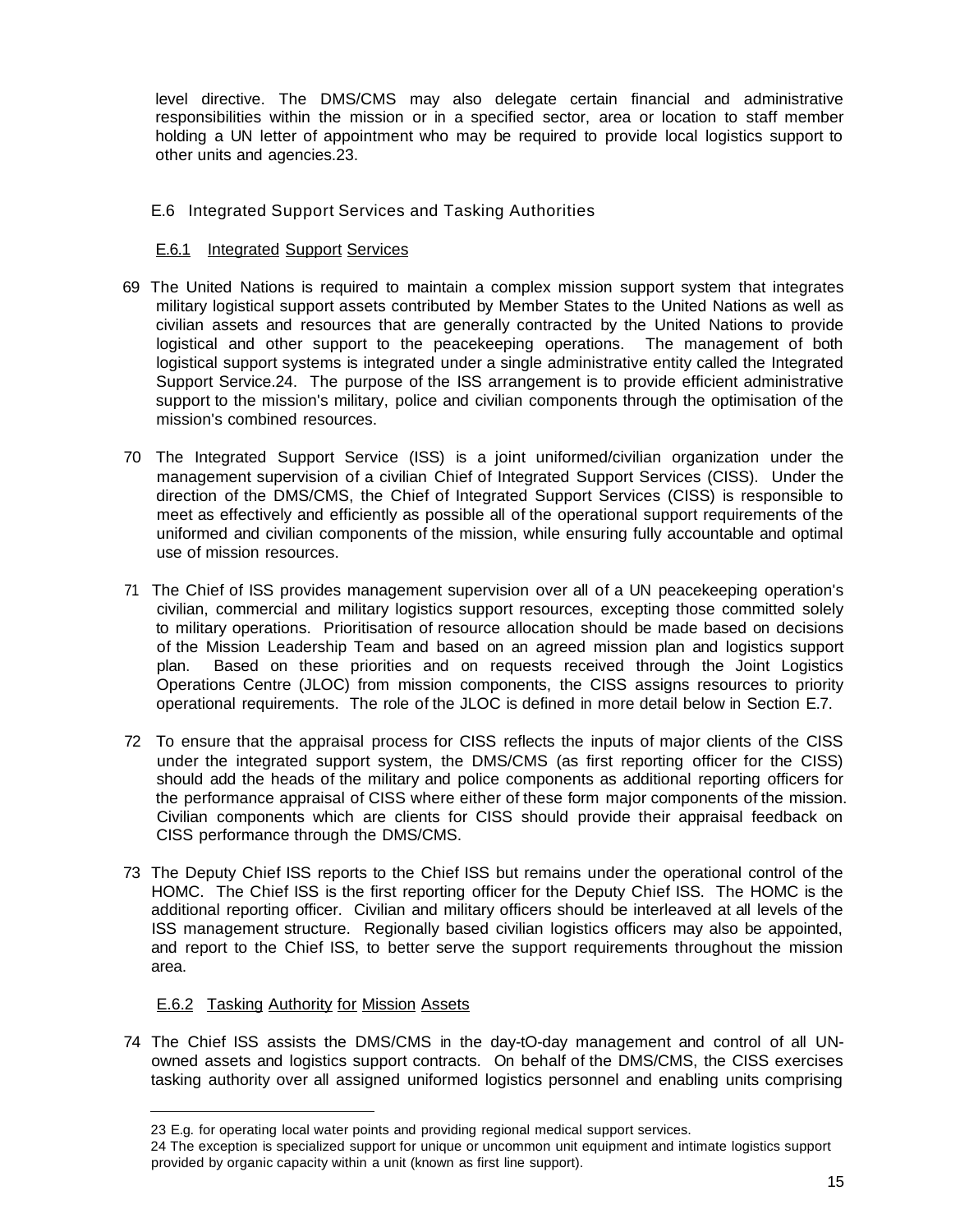medical, signal, logistics, construction engineering **25** (except combat / field engineers), transportation and movements units, including military transport helicopters within the peacekeeping mission.

- 75 The HOMC shall exercise tasking authority over combat support units comprising combat aviation (attack/armed and observation helicopters), and other purpose-built helicopters for combat tasks such as reconnaissance and surveillance, combat engineers (field engineers) and EOO units. The HOMC exercises 'UN operational control' over these military enabling units whereas the 'tactical control' is exercised by the respective unit commanders. While the DMS/CMS has tasking authority over military utility helicopters, he/she will make a written allotment of specific flying hours of utility helicopter support required for operational movement of reserves and reinforcements; and emergency medical evacuation, under direct control of the HOMC on monthly basis. All entities controlling aviation assets in the mission will intimate daily routine tasking to the Mission Air Operations Centre (MAOC), 24 hours in advance except in emergencies, to ensure coordination of air space with Civil Aviation authorities ofthe host country26.
- 76 The Chief of Mine Action Coordination (CMAC) shall exercise tasking authority over military personnel assigned to the Mine Action Coordination Centre (MACC) and over military personnel and units assigned to specific mine action programmes. The CMAC shall coordinate and direct the UN civilian and military mine action effort on behalf of the HOM within a peacekeeping mission27. The HOMC shall retain 'UN operational control' over military personnel assigned to MACC and specific mine action programmes.
- 77 The tasking authorities described in paragraphs 72 to 74 above shall be exercised by the OMS/CMS, HOMC and CISS in a collaborative and cooperative spirit to ensure the achievement of mission operational priorities in support of the mission plan.

## **E.7 Mission Integration Arrangements**

- 78 A number of integration and coordination arrangements have been established for UN multidimensional peacekeeping operations to facilitate unity of effort in the achievement of mission objectives across all components. These include:
	- 78.1 Mission Leadership Team;
	- 78.2 Security Management Team;
	- 78.3 Integrated Mission Planning;
	- 78.4 Joint Operations Centres;
	- 78.5 Joint Mission Analysis Centres;
	- 78.6 Joint Logistics Operations Centres; and
	- 78.7 Coordination mechanisms at tactical level

<sup>25</sup> The current classification and the nature of the military engineering effort at times is such that it is difficult to determine clearly whether overall the unit is a construction engineering unit or field engineering unit. In such cases, within 30 days of the receipt of this directive, the HOMC and DMS/CMS will jointly reclassify these engineering units as 'Combat' or 'Construction/ Maintenance' and intimate such reclassification to both DPKO and DFS. Pending such reclassification, such units will be placed under the tasking authority of the HOMC who in consultation with DMS/CMS will assign tasking authority over all such military construction capabilities to the DMS/CMS and CISS. Where necessary, the HOM may decide between competing priorities. Further, for future missions the DPKO-DFS would classify clearly prior to their deployment the nature of Engineer Units as to whether they are Combat Engineers or Construction Engineers.

<sup>26</sup> HOMC will be judicious in usage of allotted transport helicopter effort and would be accountable for the utilisation if there are no conditions meriting use, HOMC may not utilise the allotted effort in a given month. An operational cushion of definite air mileage will be indicated in the allotment to cater for stretched employment. 27 Mine Action within the UN requires that de-mining activities within the Peacekeeping operations comply with International Mine Action Standards (IMAS). IMAS are civilian standards that are designed to ensure the safe use of previously mined areas for mission and civilian purposes.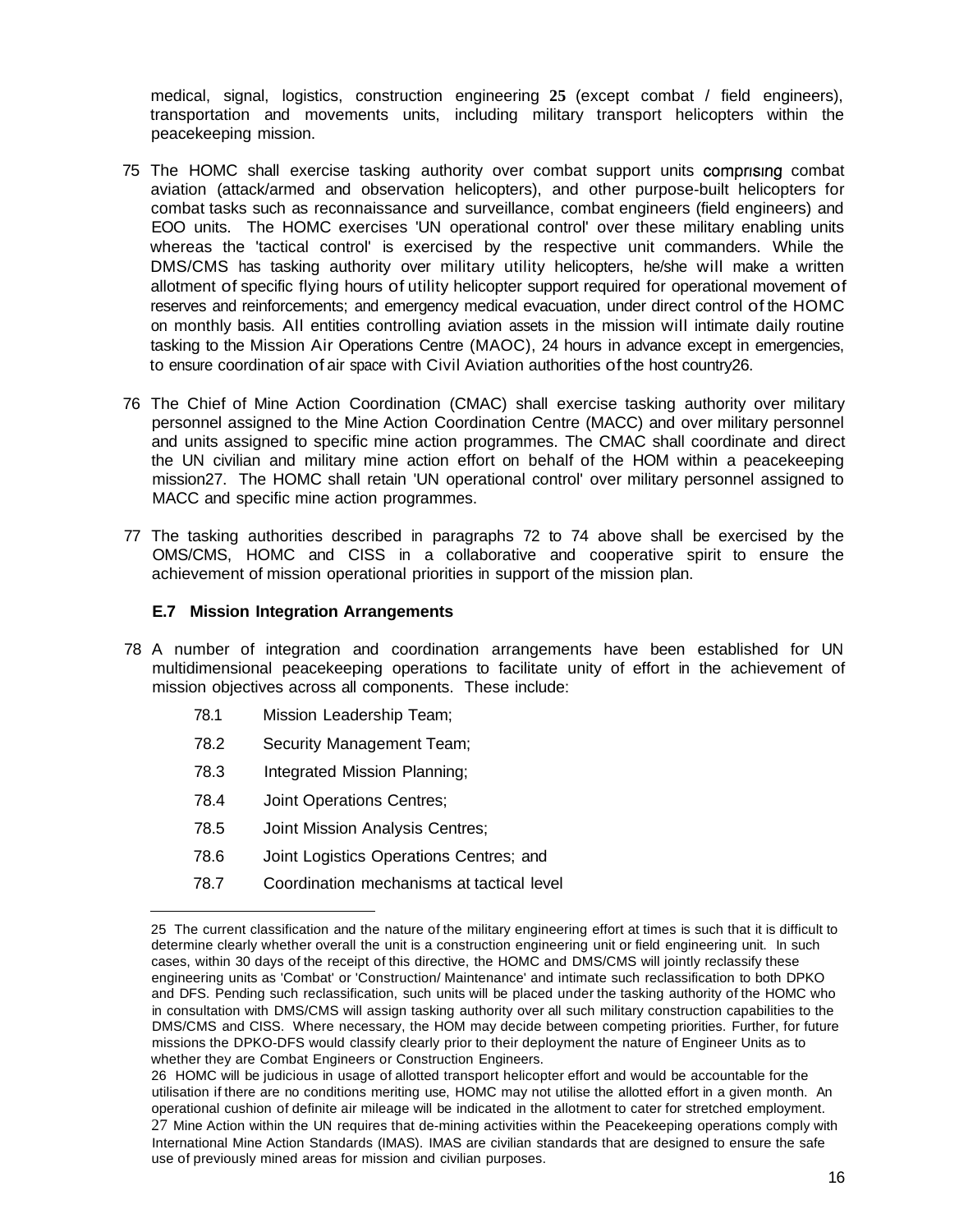- 79 These mission-wide integration capacities are established at the mission headquarters level. Although these have no direct command and control authority over individual components, such joint and integrated entities shall be supported, and afforded full cooperation, by all components.
- 80 The HOM shall be responsible to ensure that all Heads of Components support these integration support structures. The HOM is supported by Deputy HOM and the Mission Chief of Staff in ensuring the overall integration and coherence of the mission. Each of the major integration arrangements are defined in more detail below.

## E.7.1 Mission Leadership Team

- 81 The HOM shall establish an integrated Mission Leadership Team (MLT) as the mission's primary executive advisory forum to support integrated decision making and to oversee integrated strategy development and planning. The HOM shall determine the composition of the MLT but it should in all cases comprise the Heads of all the major mission components. The Mission Leadership Team should meet regularly and should be chaired by the HOM and, in his/her absence, the officer-in-charge. The MLT may include ex officio members and members who attend to provide briefings to the MLT. The HOM may supplement the MLT with particular subject matter experts and specialists as required. The need for inclusive decision-making should be balanced against the need for a restricted group for sensitive decisions and the efficiency of the decision-making process.
- 82 The Mission Chief of Staff (Mission COS). The Chief of Staff performs a senior level staff and advisory function for the HOM and Senior Management Team. While the specific role of the Mission Chief of Staff may vary from mission to mission, Mission Chiefs of Staff are generally responsible for, inter alia: the effective and integrated management of all the mission's activities, in line with the strategic vision and guidance of the HOM; guidance on UN rules and regulations, as well as relevant DPKO policies and procedures together with the DMS/CMS; coordination of mission policy and implementation among the various components of the Mission; development of integrated mission plans and results-based budgeting frameworks that reflect the mandate of the mission and ensuring an integrated approach to the fulfilment of the mandate. The Chief of Staff fulfils this function in cooperation with the Heads of Military and Police Components but does not have direct authority over the personnel in those components.

## E.7.2 Security Management Team

83 The Designated Official shall convene and chair the UN Security Management Team (SMT). The Membership shall normally comprise the head of each United Nations organization present at the duty station and the chief security adviser, and from within the peacekeeping mission may also include: mission heads of offices or sections, as specified by the Designated Official. The members of the Security Management Team have a collective responsibility to support the Designated Official in the discharge of his/her mandate related to the safety and security of all personnel employed by the organizations of the United Nations system and their recognized dependants.

# E.7.4 Integrated Mission Planning

84 In accordance with the Secretary-General's Guidelines on Integrated Mission Planning (June 2006), an Integrated Strategic Framework should be issued under the authority of the HOM. The Mission Plan is an essential tool for the Mission Leadership Team to support the successful management and integration of a mission. Management decisions and priority setting should be informed by the mission leadership with reference to a regularly updated Mission Plan, which contains priority tasks and milestones. The mission plan should be reviewed regularly and complemented by contingency plans. The office of the Chief of Staff is generally responsible for developing and maintaining an overall mission plan in consultation with all components and offices.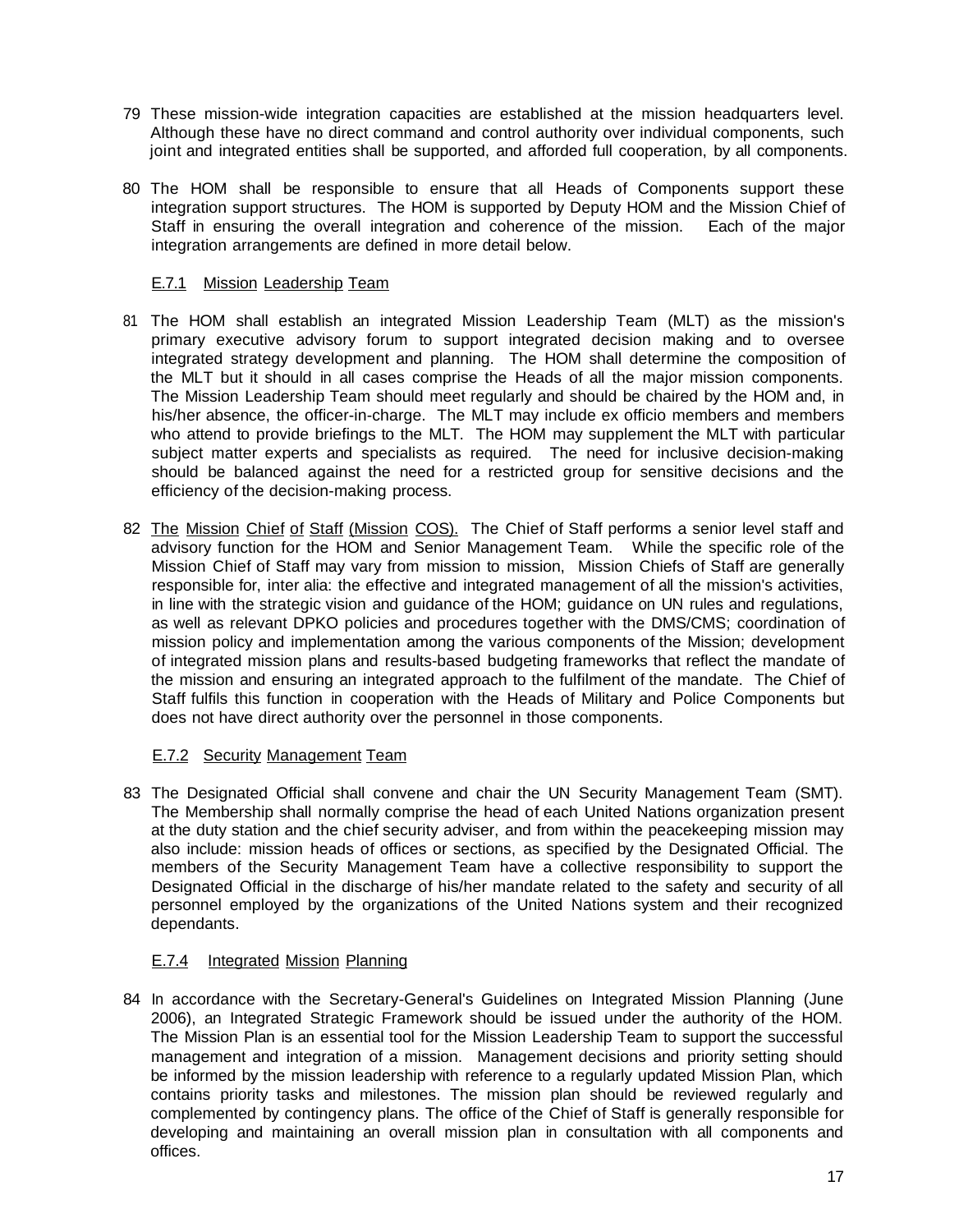## E.7.5 The Joint Operations Centre

- 85 The Joint Operations Centre (JOC) is a joint military, police and civilian entity which monitors situation reports and operational reports from all sources within a UN peacekeeping operation on behalf of the HOM. The JOC collates reports received from all possible sources and ensures these are disseminated in accordance with the guidance of the HOM. During crises, the JOC acts as the mission crisis management centre and provides support to the Mission's Crisis Management Team, as described in section E.8.2 below.
- 86 The Chief JOC shall establish specific arrangements and mission policies to guide JOC tasking and reporting in accordance with the DPKO Policy on JOG and JMAG (July 2006). Mission components contribute both uniformed and civilian personnel to the JOC and ensure that appropriate expertise is made available for the effective integration of operations. The Chief JOC shall exercise tasking authority over all personnel (military, police and civilian) assigned to the JOC and act as their day-to-day management. The HOMC and HOPC retain UN operational control28 over military and police personnel assigned to JOC.

## E.7.6 Joint Mission Analysis Centre

- 87 The Joint Mission Analysis Centre (JMAC) is a joint uniformed/civilian entity that manages the collection, collation, analysis and dissemination of the mission's operational information analysis. The Chief of JMAC ensures that the JMAC serves as a decision support-and planning-support tool for the HOM and Mission Leadership Team in safeguarding and implementation of the mission's mandate. The HOMC and HOPC should also utilise the JMAC to support planning for any discrete component operations.
- 88 The Chief JMAC, in consultation with the HOM and the Senior Management Team, shall establish mission information requirements to guide JMAC tasking, analysis and reporting, in accordance with the DPKO Policy on JOG and JMAG (July 2006). Mission components contribute uniformed and civilian personnel to the JMAC, ensuring appropriate expertise is made available for the effective collection, collation, analysis and dissemination of intelligence. The Chief JMAC will exercise tasking authority over uniformed personnel assigned to the JMAC. The Chief JMAC shall exercise tasking authority over all personnel (military, police and civilian) assigned to the JMAC and act as their day-to-day manager. The HOMC and HOPC retain operational control over military and police personnel assigned to JMAC. Critical timely information of risk and threat must be passed to all mission components.

# **E.7.7** Joint Logistics Operations Centre

89 The Joint Logistics Operations Centre (JLOC) is a joint uniformed/civilian organization which provides functional interface for the Integrated Support Service (lSS) with the rest of the mission. The JLOC oversees and manages the routine receipt, analysis, and tasking of all requests from within the mission for logistics support, on behalf of the Chief ISS. All logistics support requests must be submitted to the JLOC for appropriate action. The JLOC should be located adjacent to the JOC to enable optimum efficiency in mission planning and operations management29. The DMS/CMS, CISS and Chief JLOC, in consultation with the Mission Leadership Team, shall establish specific arrangements and mission policies to guide JLOC tasking and will regularly review the prioritization of mission support effort. The Chief JLOC shall exercise tasking authority over personnel (military, police and civilian) assigned to the JLOC and acts as their

<sup>28</sup> The HOMC or HOPC will not task directly or reassign! redeploy the military and police personnel assigned to the JOC or JMAC until and unless these organs are placed under their direct control or the operational conditions necessitate evacuation of civilians in-charge ofJOC and JMAC.

<sup>29</sup> Based on availability of space, ease of operation and other mission specific factors, the JLOC may also be co-located with logistics support units.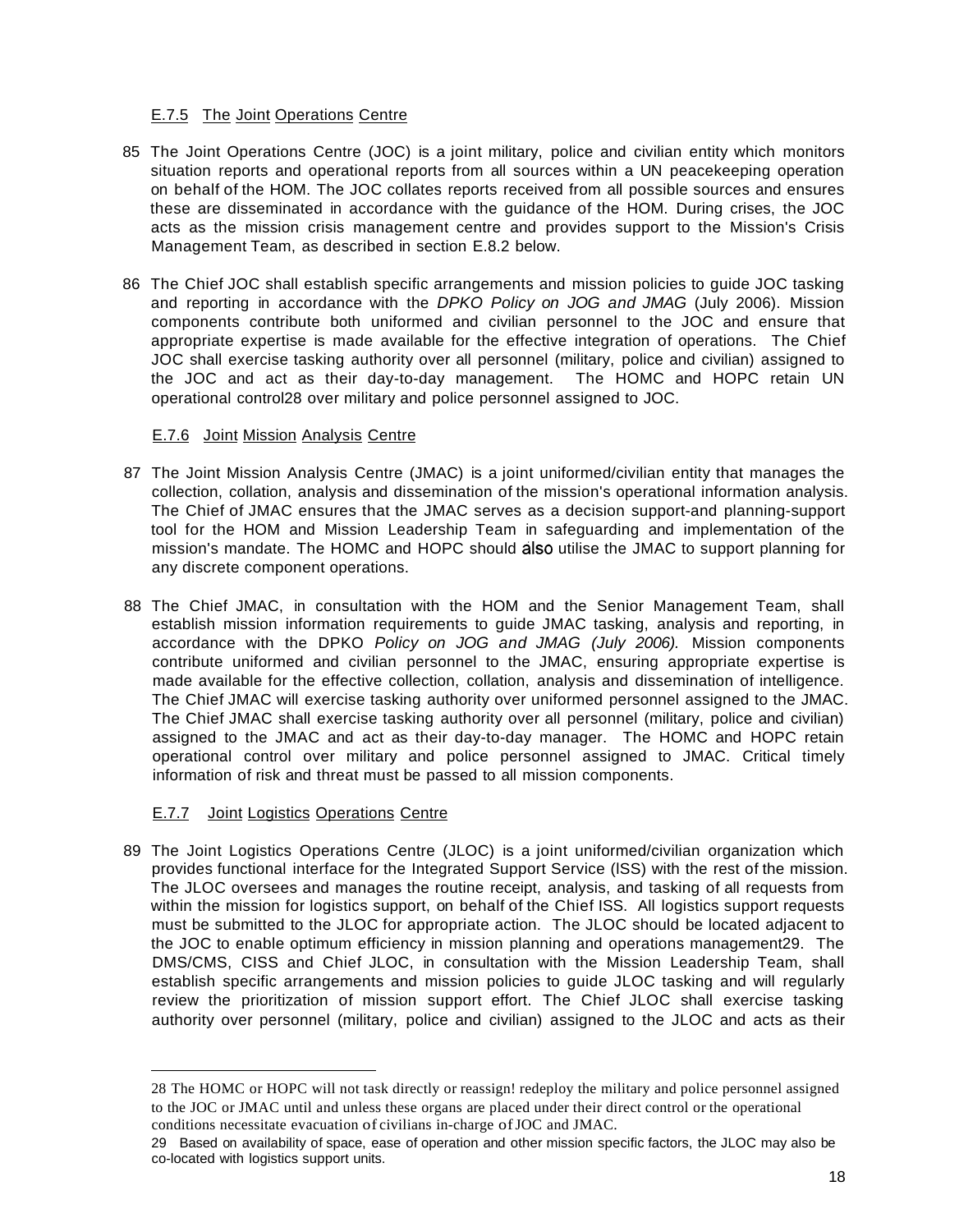day-to-day manager. The HOMC and HOPC retain operational control over military and police personnel assigned to JLOC.

## E.7.8 Tactical level coordination mechanisms

90 The HOM shall ensure that appropriate mechanisms are established at the tactical level to coordinate the work of different mission components to ensure unity of effort of the mission and other UN actors in regions/sectors. Civilian heads of regional/sector/field offices shall establish and maintain close liaison and communication with all uniformed and civilian mission components as well as UN agencies, funds and programmes, the national authorities and NGOs operating within their assigned regions or districts. Although regional/sector Military Commanders and regional/sector Police Commanders have primary reporting lines to the HOMC and the HOPC respectively; the regional Military Commander, regional Police Commander and civilian regional Head of Office shall consult and coordinate on the planning and execution of all activities, in accordance with paragraph 40 above.

## **E.8 Crisis Management Arrangements**

91 Although the host government has primary responsibility for the protection of UN staff and property, missions must have in place the necessary crisis management arrangements to manage their own safety and security and have capacity to respond in a well-integrated manner during crises. Crisis management arrangements must reinforce and strengthen existing command and control systems and should in no way undermine them.

## E.8.1. Integrated Contingency Plans

- 92 Heads of Components are responsible to ensure that integrated contingency plans that are both responsive and practical, are developed early in the life of the mission, and are subsequently regularly reviewed and rehearsed. The HOM is responsible for ensuring that heads of components develop integrated contingency plans at both mission headquarters and at regional/tactical levels, including a programme of regular review and practice/rehearsal.
- 93 Heads of Component should ensure that contingency plans allow for delegation of decision making at lower levels within their respective components during crisis situations, given the unreliability of communications and difficulty of issuing detailed instructions. All components' contingency plans must be developed in close cooperation and consultation with other mission components and other UN agencies, funds and programmes and the national authorities particularly at tactical levels. Integrated local contingency planning will enable all UN staff to respond quickly to effectively implement the local contingency plan and take appropriate action to protect staff members and other eligible persons.

## E.8.2 Crisis Management Team

- 94 All missions shall have a pre-assigned Crisis Management Team (CMT), which acts as the senior executive group responsible for overall decision-making and coordination to mitigate or resolve the crisis. The Chair and membership of the CMT shall be pre-assigned by the HOM and should be activated immediately in the event of a crisis. The CMT is activated by decision of the Head of Mission (or Officer-in-Charge). Periodic exercises should be conducted with· senior mission staff in order to effectively address time sensitive incidents.
- 95 The CMT should comprise at least the following membership: Deputy SRSG(s), the Heads of the Military and Police Components, the Mission Chief of Staff, the Director of Mission Support/Chief of Mission Support (DMS/CMS), Chief Security Officer/Advisor (CSO/CSA), the heads of the political affairs and public information offices and, as applicable, the Resident Coordinator/Humanitarian Coordinator. The CMT may wish to expand to include specialists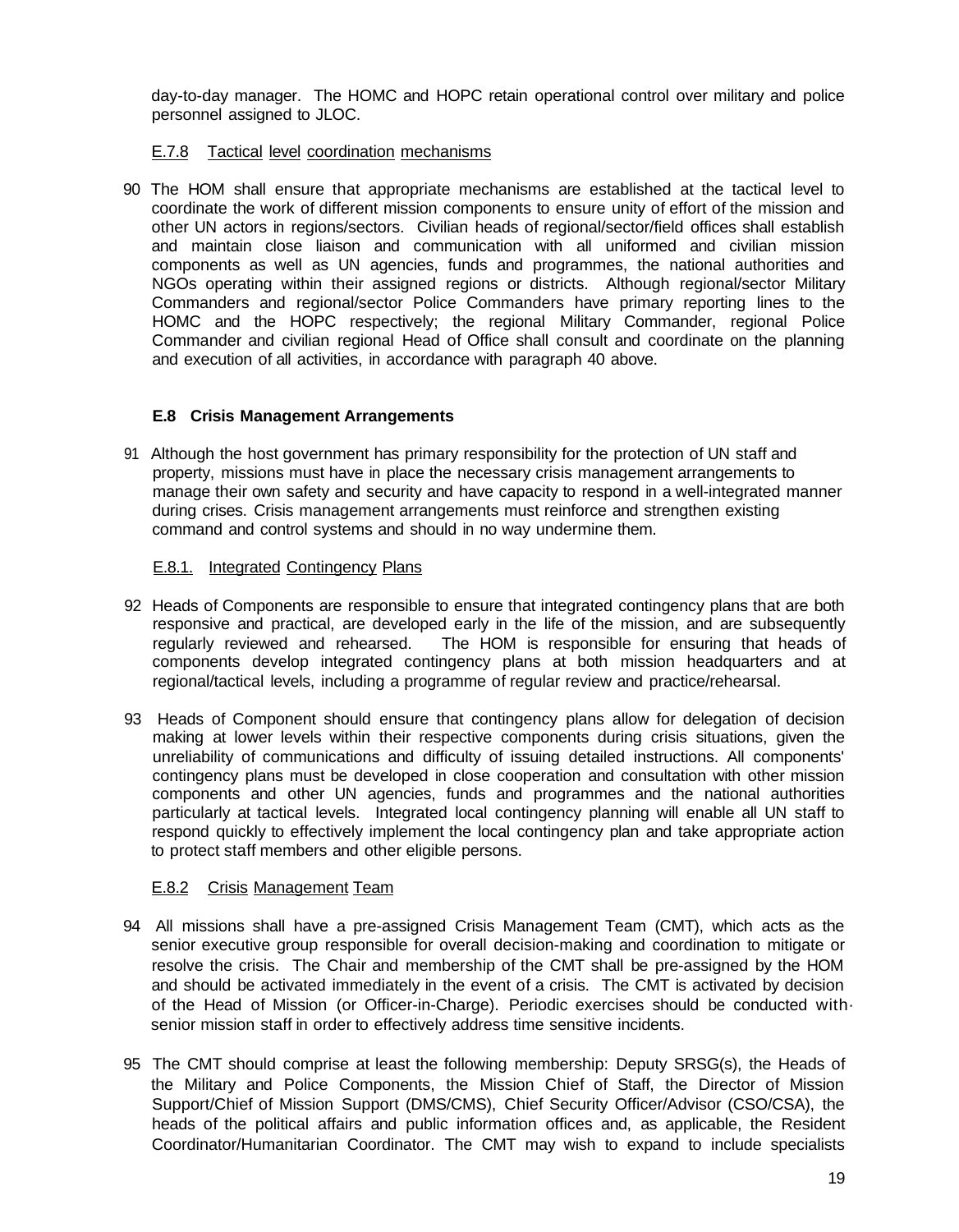such as the Chief Integrated Support Services, the Force Medical Officer, the Spokesperson and others, as needed.

- 96 During a crisis, the Joint Operations Centre (JOC) serves as the operational arm of the CMT and constitutes the focal point for all information flow within the mission and between the mission and the DPKO Situation Centre (SITCEN). The JOC is responsible for the primary liaison with the regional/local offices of the mission. In missions without a JOC, the Head of Mission shall establish an alternate, designated structure to serve as a 24/7 integrated communications and information focal point for the duration of the crisis. The distinctive JOC functions during the crisis are as follows:
	- 96.1 Act as information hub.
	- 96.2 Act as a communication centre.
	- 96.3 Act as meeting and decision making centre for the CMT.
	- 96.4 Act as monitoring centre.

## E.8.3 Joint Military-Police Operations

- 97 As described above, the police and military components report through their own command frameworks. As a general rule, the personnel, units and sub units from one uniformed component are not placed under direct technical supervision or tactical control of another component. During crises or critical incidents, however, a uniformed unit or sub-unit of one uniformed component may be placed temporarily under command of the other uniformed component. The tactical control over any sub-units will be exercised through the chain of command of the units placed under the command of the other uniformed component at the site of an incident.
- 98 Potential scenarios for such incidents should be identified in advance in contingency plans.30 Command and control arrangements for particular contingencies should be developed in advance and approved jointly by the HOPC and HOMC. The following paragraphs provide general guidance for the development of such arrangements in missions, with particular reference to situations of escalating public disorder.
- 99 In the event that a routine policing operation escalates beyond the police capacity to effectively respond (regardless of any UN police operational support) the military component may be requested to provide security assistance to prevent the loss of life or property. In these circumstances, specific tasks must be identified for the military component to undertake, in liaison with the designated Police tactical commander. The police will not transfer primary responsibility for resolving 'rule of law' incidents to the military component unless the local threat reaches a level that is determined by the senior most United Nations Police Officer or Formed Police Unit Commander in location (at the site of incident) to be beyond police capacity.
- 100 In case of joint operations to address situations of public disorder with personnel of Formed Police Units (FPUs)/other constituted body of police personnel and Military Components, with or without other security personnel of the mission, the following arrangements will be in place31:

<sup>30</sup> The main (but not only) scenarios envisaged in UN peacekeeping operations that may affect both the police and military components are situations of escalating public disorder.

<sup>31</sup> For further information pertaining to the cooperation between members of these police units and military components of the mission in order to address situations of public disorder, consult DPKO Policy on the Functions and Organization of Formed Police Units in United Nations Peacekeeping Operations, (9 November 2006).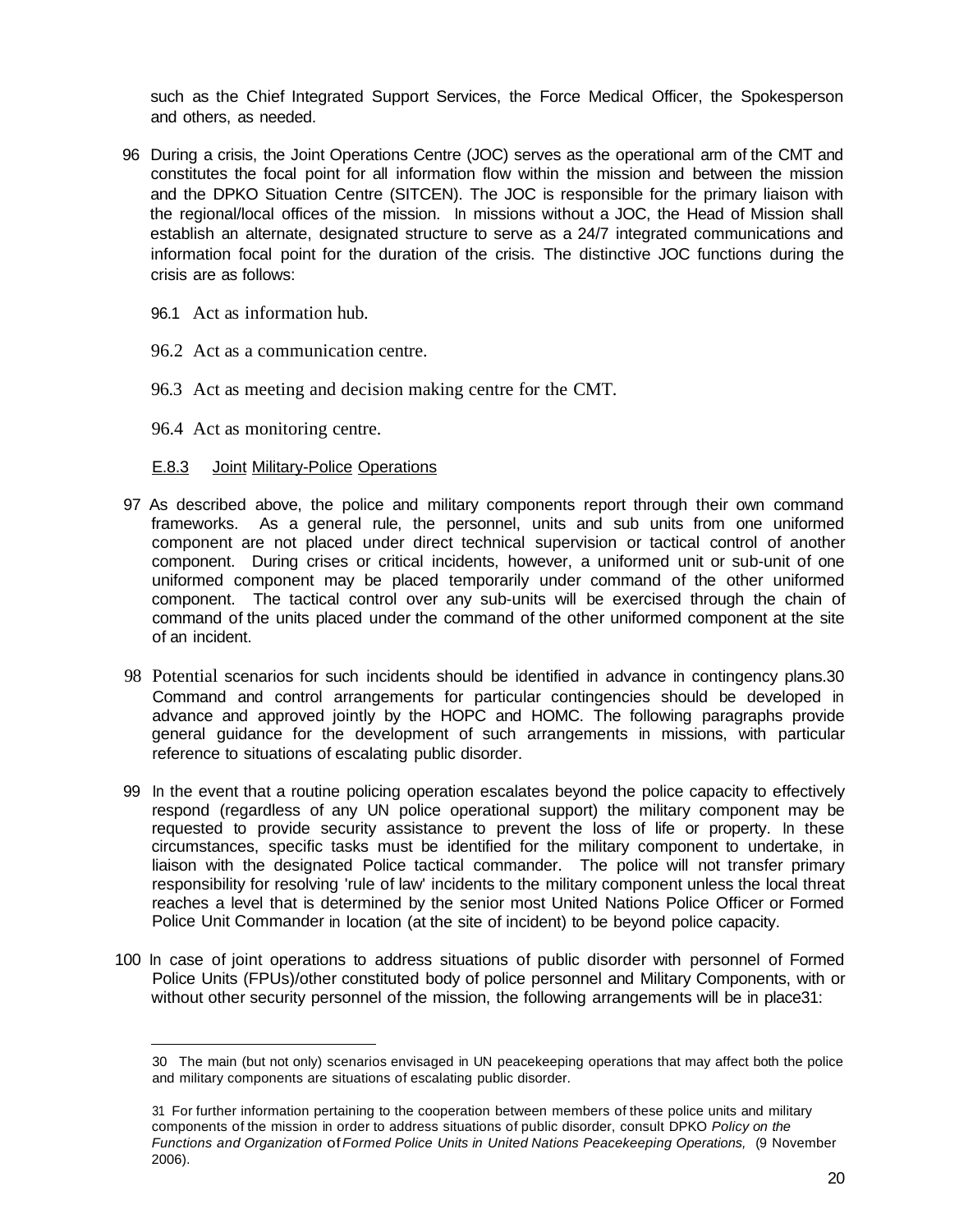- 100.1 Situations of Public Disorder of a Non-military Nature. This generally refers to the situations of public disorder where there is no sustained use of firearms or military weaponry. In such circumstances, the FPUs/other constituted body of police personnel should have primacy in addressing such situations in support of or in cooperation with national law enforcement agencies, as applicable. The Head of Police Component or the FPU Commander may request personnel of the military component and/ or other security personnel of the mission to perform specific missions or tasks. In these situations, the senior most UN Police Officer or FPU Commander in location (at the site of incident) will exercise overall command. The assignment of military personnel must be coordinated with the Force Commander/Sector/ Battalion Commander, as applicable.
- 100.2 Situations of Public disorder of Military Nature. This generally refers to the situations of public disorder where there is sustained use of firearms or military weaponry. In such circumstances units of the military component would have primacy in addressing such situations in support of or 'in cooperation with relevant national agencies as applicable. The Head of the Military Component or Sector/ Unit Commander may request FPU/ constituted body .of police personnel and/ or other security personnel to perform specific missions or tasks. In these situations, the senior most Military Commander in location (at the site of incident) will exercise overall command. The assignment of FPU/ constituted body of police personnel must be coordinated with the Head of the Police Component or the nearest Regional or District Commander or equivalent, as applicable.
- 101 The arrangements set out in paragraph 100 should not result in any operational delays to address the situations of public disorder. The HOM, through the HOMC and HOPC, is responsible for ensuring that necessary arrangements and standard operating procedures are developed between military and police components at the start of a peacekeeping mission. Early contingency planning, training, rehearsals and exercises, including simulations will be carried out on a regular basis to ensure that the HOM and senior uniformed UN commanders are sufficiently prepared. All mission management arrangements, plans and procedures associated with this must then be submitted to and approved by the HOM and regularly reviewed and practised throughout the life of the mission. Lessons-learned in addressing such situations of public disorder, as well as through exercises, should be shared with DPKO for advice and evaluation. The policy above should be applied in missions in letter and spirit.

## E.8.4 Military Rules of Engagement and Police Use of Force Directives

- 102 At the commencement of a mission, a technical directive is issued by UN Headquarters to each armed component (military and police), which provides the specific authority that can be exercised by individual members of these components in the use of unarmed and armed force to safeguard and implement the mandate of the mission. For a military component, the directive is known as the 'Rules of Engagement' (ROE) and for the police component it is known as the 'Directive for the use of Force and Firearms'. The HOM is responsible for ensuring that the HOMC and HOPC fulfill the duties and responsibilities assigned to them in these directives but shall not interfere in the military or police chains of command in relation to the use of force. The HOM should deal exclusively through the HOMC and HOPC on this matter.
- 103 The HOMC and HOPC are each responsible for ensuring that armed members of their respective components are appropriately trained and familiarized with the technical elements of the directive, and for compliance. This responsibility includes the conduct of internal inquiries or investigations in the event of death, injury or property damage caused by the use of armed or unarmed force by respective component members. An internal inquiry or investigation is mandatory in the event of injury or death to unarmed or otherwise vulnerable civilians during any incident involVing the participation of armed UN personnel.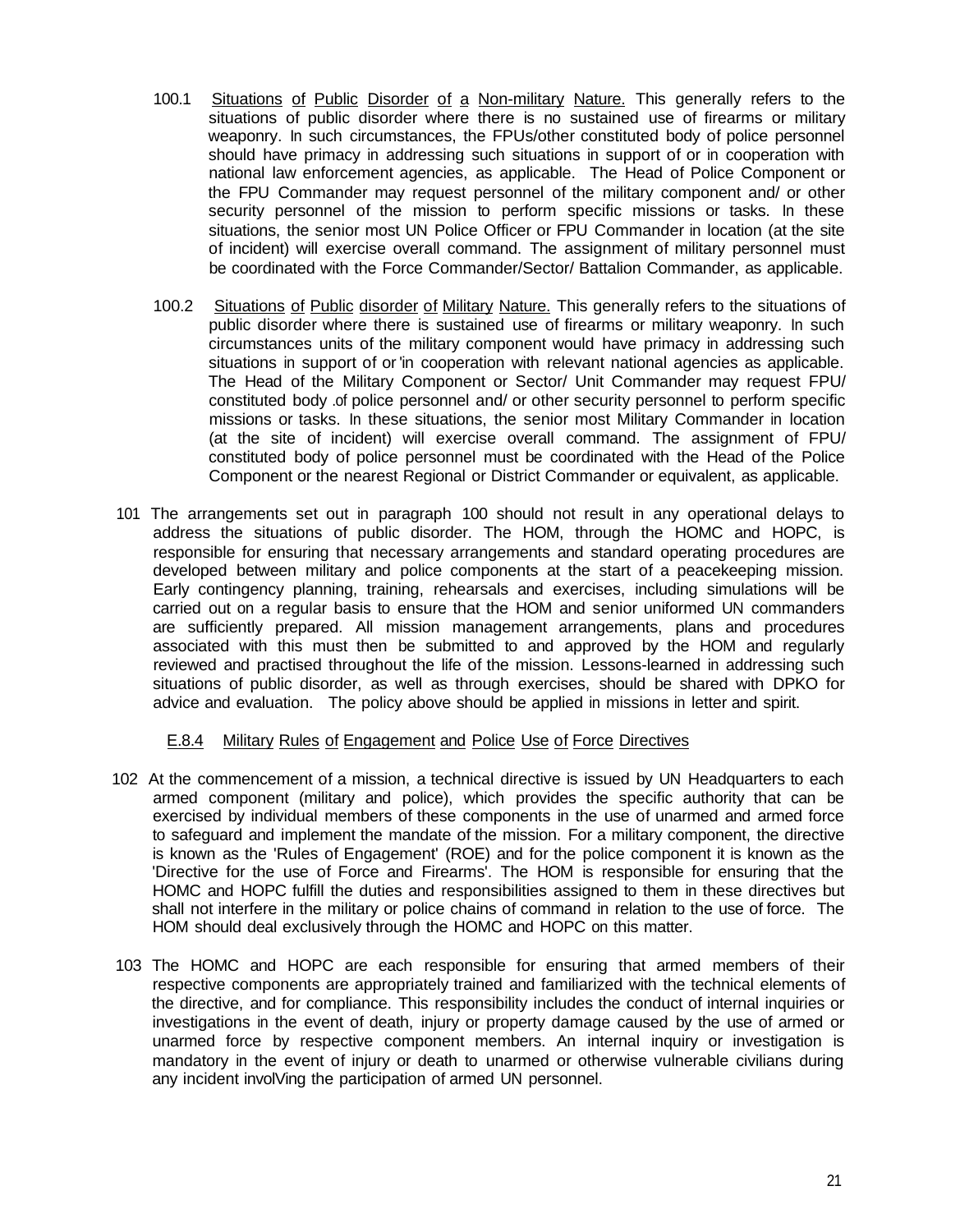- F. Unity of Command and Integration of Effort at Headquarters and the Field
- 104 Unity of Command and Integration of Effort at UN Headquarters and the Field will be achieved in accordance with the provisions laid down in Section C, paragraph 111 to 127 of the Secretary-General's report to the General Assembly, A/61/858 dated 13 April 2007, "Comprehensive report on strengthening the capacity of the United Nations to manage and sustain peace operations". In the field, unity of command would be maintained by preserving the existing overall authority of the Head of Mission over all mission components 32. At the Headquarters, the keystone of unity of command would be that the Department of Field Support would report to, and receive direction from, the Under-Secretary-General for Peacekeeping Operations on all matters falling under the purview of the Department of Peacekeeping Operations prior to 01 July 2007.

### G. REFERENCES

### Superior References

- Secretary-General's Bulletin, Functions and organization of the Department of Peacekeeping Operations (15 May 2000).
- Secretary General's Bulletin, Observance by UN Forces of International Humanitarian Law of (6 August 1999).
- Secretary-General's Note of Guidance on Integrated Missions (17 January 2006).
- Secretary-General's Decisions on Human Rights in Integrated Missions (26 October 2005).
- Decision No. 2005/12, Policy Committee Meeting (19 July 2005).
- Secretary-General's Bulletin, Special Measures for protection from sexual exploitation and sexual abuse, ST/SGB/2003/13, 9 October 2003.
- General Assembly Resolution, Criminal accountability of United Nations officials and experts on mission, A/RES/62/63, 18 August 2007.
- Revised model Memorandum of Understanding, A/61/19 part 111,12 June 2007

Related Directives and references

- DPKO Policy Ref. DPKO/PD/2006/00060, Functions and Organisation of Formed Police Units in United Nations Peace Operations (9 November 2006).
- DPKO, Guidelines for the development of Command Directives for the Force Commander and the Chief Military Observer in UN Peacekeeping Operations, (October 2001):
- DPKO Policy Directive on JOC and JMAC (1 July 2006).
- Integrated Mission Planning Process (IMPP) Guidelines (17 July 2006).
- SRSG Standard Directives (1998).
- Report of the Secretary-General on the Strengthened and Unified Security Management System for the United Nations (A/61/531).

<sup>32</sup> Though this policy does not deal with the protocol issues, it is emphasised that HoM's position as the most senior UN Authority in the UN Mission(s) should be respected during the functions/ parades and gatherings organised by either/all components of the mission.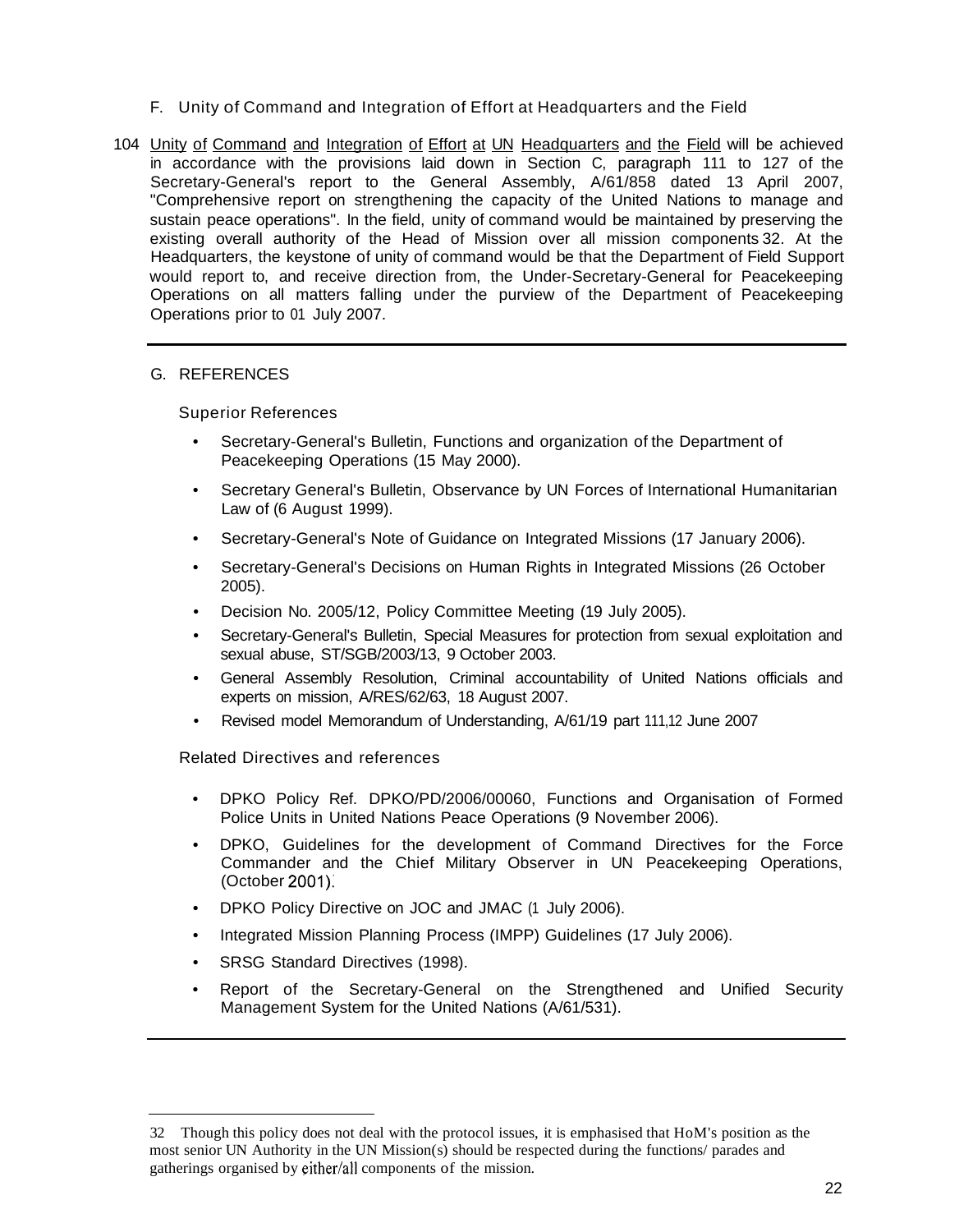## H. MONITORING AND COMPLIANCE

- 105 Senior mission leaders at all levels within UNHQ (DPKO and DFS) and UN peacekeeping missions should monitor and ensure compliance with this policy. All senior leaders within UN peacekeeping missions are to make arrangements to ensure implementation of this policy. This policy should have primacy in the event that a discrepancy is identified between this and other DPKO guidance documents that relate to the authority, command and control of uniformed components in peacekeeping operations.
- 106 A failure to comply with the guidance provided in this policy may constitute an act of serious misconduct and may lead to disciplinary measures. The DPKO Inspector-General shall monitor and report on compliance with this policy through periodic inspections.
	- J. Applicability of this Policy to Hybrid Missions
- 107 To overcome the criticalities of Authority, Command and Control in the hybrid operations as signified by United Nations-African Union Hybrid Operation in Darfur (UNAMID), the provisions of the "United Nations Policy on Authority, Command and Control in UN Peacekeeping Operations" will be applicable to all hybrid and joint missions, wherein the "Operational Authority" and "Operational Control" in hybrid and joint peacekeeping operations would be exercised respectively by the SRSG and Head of Military/ Head of Police Components, jointly appointed by the UN and the partner organisation. The provisions will also apply at the Sector/ Brigade level, referred to as "UN Tactical Control", when such tactical control is exercised by the Sector/ Brigade Commander or an equivalent Police Commander jointly appointed by the UN and the partner organisation. Further, the provisions of this policy will be applied to only those hybrid or joint operations which draw their mandate from the Security Council resolutions as a . hybrid or joint operation duly identifying the partners and laying down the basic framework of the cooperative spirit of the United Nations peacekeeping.

## K. DATE OF EFFECT

108 This policy shall be effective from 15 February 2008. The policy shall be reviewed no later than 01 March 2009.

## L. SPONSOR

109 The DPKO sponsor of this policy is the Office of the Military Adviser.